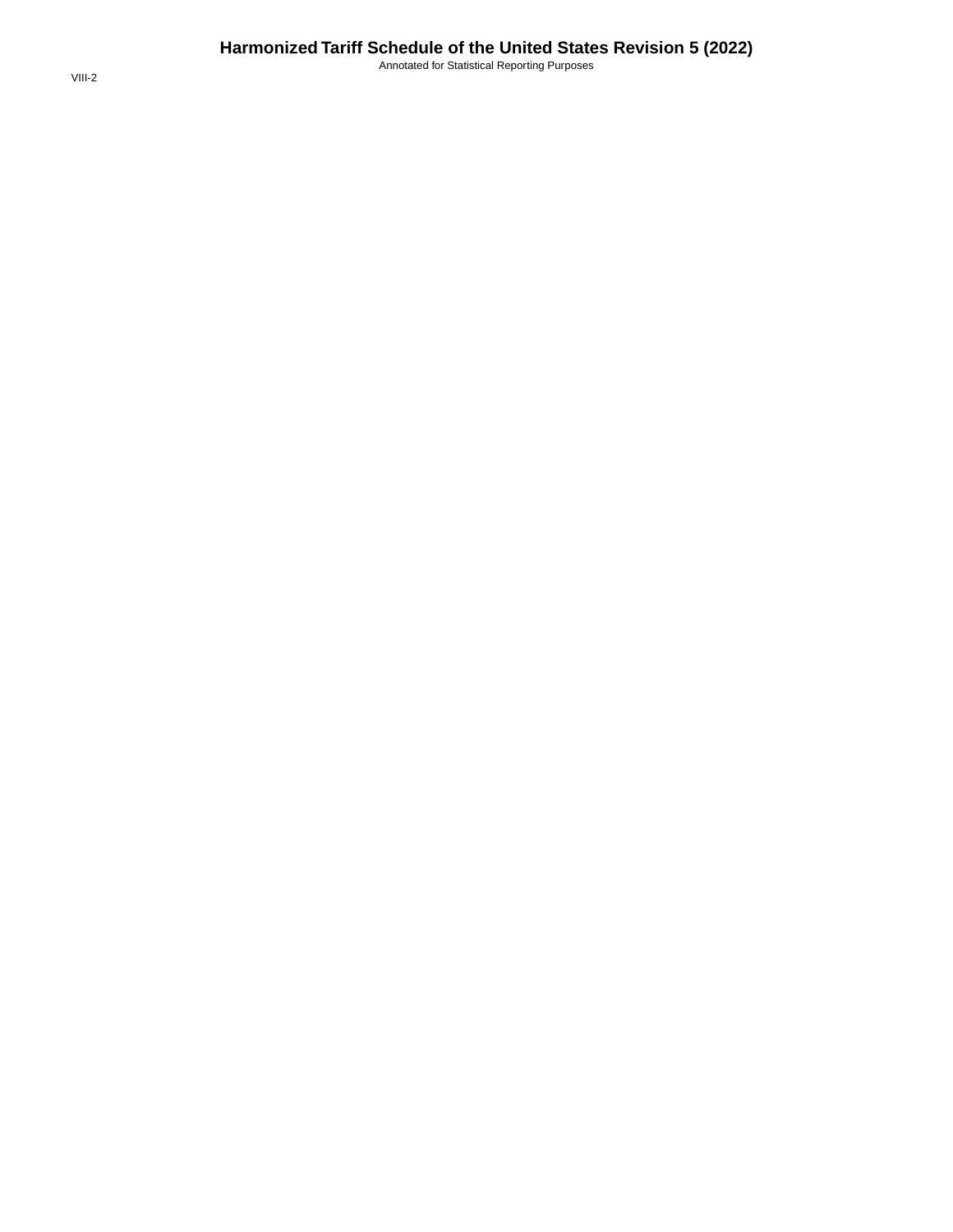Annotated for Statistical Reporting Purposes

#### CHAPTER 41

#### RAW HIDES AND SKINS (OTHER THAN FURSKINS) AND LEATHER

#### **Notes**

VIII 41-1

- 1. This chapter does not cover:
	- (a) Parings or similar waste, of raw hides or skins (heading 0511);
	- (b) Birdskins or parts of birdskins, with their feathers or down, of heading 0505 or 6701; or
	- (c) Hides or skins, with the hair or wool on, raw, tanned or dressed (chapter 43); the following are, however, to be classified in chapter 41, namely, raw hides and skins with the hair or wool on, of bovine animals (including buffalo), of equine animals, of sheep or lambs (except Astrakhan, Broadtail, Caracul, Persian or similar lambs, Indian, Chinese, Mongolian or Tibetan lambs), of goats or kids (except Yemen, Mongolian or Tibetan goats and kids), of swine (including peccary), of chamois, of gazelle, of camels (including dromedaries), of reindeer, of elk, of deer, of roebucks or of dogs.
- 2. (a) Headings 4104 to 4106 do not cover hides and skins which have undergone a tanning (including pre-tanning) process which is reversible (headings 4101 to 4103, as the case may be).
	- (b) For the purposes of headings 4104 to 4106, the term "crust" includes hides and skins that have been retanned, colored or fat-liquored (stuffed) prior to drying.
- 3. Throughout the tariff schedule the expression "composition leather" means only substances of the kind referred to in heading 4115.

#### Additional U.S. Note

1. The term "fancy" as applied to leather, means leather which has been embossed, printed or otherwise decorated in any manner or to any extent (including leather on which the original grain has been accentuated by any process, but excluding leather of subheading 4114.20).

#### Compiler's Note

The provisions of subchapter II of chapter 99 (Miscellaneous Tariff Bills or MTBs), the provisions of the Generalized System of Preferences (GSP) found in General Note 4 and most product exclusions from the additional tariffs on products of China in subchapter III of chapter 99 expired on December 31, 2020. However, no endnotes or footnotes relating to these provisions have been deleted as of the issue date of this edition.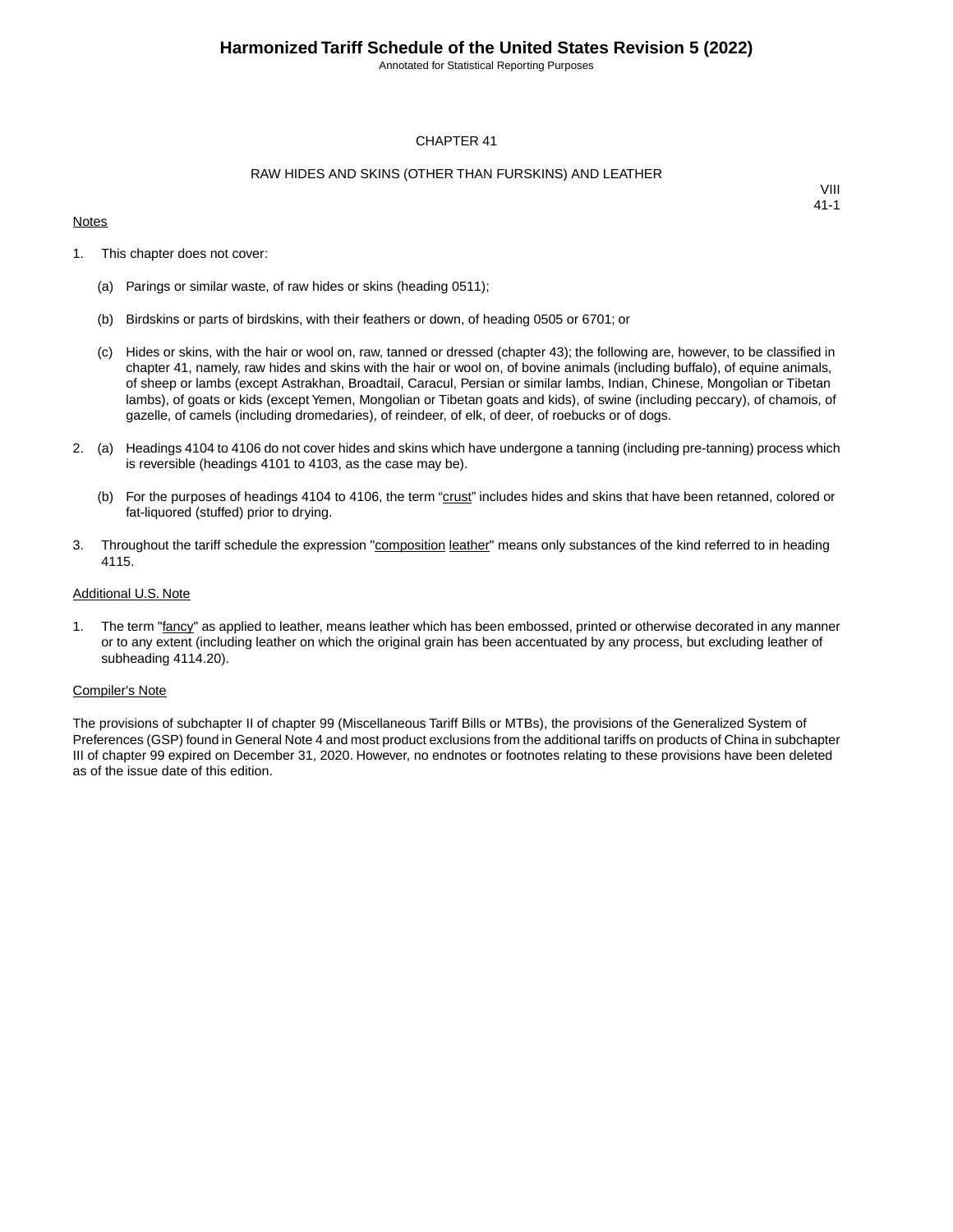Annotated for Statistical Reporting Purposes

| Heading/      | Stat. |                                                                                                                                                                                                                                         | Unit                   |                    | Rates of Duty                                                                     |                |
|---------------|-------|-----------------------------------------------------------------------------------------------------------------------------------------------------------------------------------------------------------------------------------------|------------------------|--------------------|-----------------------------------------------------------------------------------|----------------|
| Subheading    | Suf-  | Article Description                                                                                                                                                                                                                     | of                     |                    |                                                                                   | $\overline{2}$ |
| 4101          | fix   | Raw hides and skins of bovine (including buffalo) or equine<br>animals (fresh, or salted, dried, limed, pickled or otherwise<br>preserved, but not tanned, parchment-dressed or further<br>prepared), whether or not dehaired or split: | Quantity               | General            | Special                                                                           |                |
| 4101.20       |       | Whole hides and skins, unsplit, of a weight per skin not<br>exceeding 8 kg when simply dried, 10 kg when dry-salted,<br>or 16 kg when fresh, wet-salted or otherwise preserved:                                                         |                        |                    |                                                                                   |                |
| 4101.20.10    |       |                                                                                                                                                                                                                                         |                        | Free <sup>1/</sup> |                                                                                   | 10%            |
|               | 10    |                                                                                                                                                                                                                                         |                        |                    |                                                                                   |                |
|               |       |                                                                                                                                                                                                                                         | kg                     |                    |                                                                                   |                |
|               | 20    |                                                                                                                                                                                                                                         | log<br>kg              |                    |                                                                                   |                |
|               |       | Other:<br>Of bovine animals (including buffalo):<br>Of a unit surface area not exceeding 28 square<br>feet $(2.6 \text{ m}^2)$ :                                                                                                        |                        |                    |                                                                                   |                |
| 4101.20.20    | 00    |                                                                                                                                                                                                                                         |                        |                    |                                                                                   | 15%            |
| 4101.20.30 00 |       |                                                                                                                                                                                                                                         |                        |                    | Free (A+, AU, BH,                                                                 | 15%            |
|               |       | Other:                                                                                                                                                                                                                                  |                        |                    | CL, CO, D, E, IL,<br>JO, KR, MA, OM,<br>P, PA, PE, S, SG)                         |                |
| 4101.20.35 00 |       |                                                                                                                                                                                                                                         |                        |                    | Free (A, AU, BH, CL, 25%<br>CO, D, E, IL, JO,<br>KR, MA, OM, P,<br>PA, PE, S, SG) |                |
|               |       | Other:                                                                                                                                                                                                                                  |                        |                    |                                                                                   |                |
| 4101.20.40 00 |       |                                                                                                                                                                                                                                         |                        |                    | Free (A, AU, BH, CL, 25%<br>CO, D, E, IL, JO,<br>KR, MA, OM, P,<br>PA, PE, S, SG) |                |
| 4101.20.50 00 |       |                                                                                                                                                                                                                                         |                        |                    | Free (A, AU, BH, CL, 25%<br>CO, D, E, IL, JO,<br>KR, MA, OM, P,                   |                |
| 4101.20.70 00 |       |                                                                                                                                                                                                                                         | pcs 3.3% <sup>1/</sup> |                    | PA, PE, S, SG)<br>Free (A, AU, BH, CL, 25%                                        |                |
|               |       |                                                                                                                                                                                                                                         | kg                     |                    | CO, D, E, IL, JO,<br>KR, MA, OM, P,<br>PA, PE, S, SG)                             |                |
|               |       |                                                                                                                                                                                                                                         |                        |                    |                                                                                   |                |
|               |       |                                                                                                                                                                                                                                         |                        |                    |                                                                                   |                |
|               |       |                                                                                                                                                                                                                                         |                        |                    |                                                                                   |                |
|               |       |                                                                                                                                                                                                                                         |                        |                    |                                                                                   |                |
|               |       |                                                                                                                                                                                                                                         |                        |                    |                                                                                   |                |
|               |       |                                                                                                                                                                                                                                         |                        |                    |                                                                                   |                |
|               |       |                                                                                                                                                                                                                                         |                        |                    |                                                                                   |                |
|               |       |                                                                                                                                                                                                                                         |                        |                    |                                                                                   |                |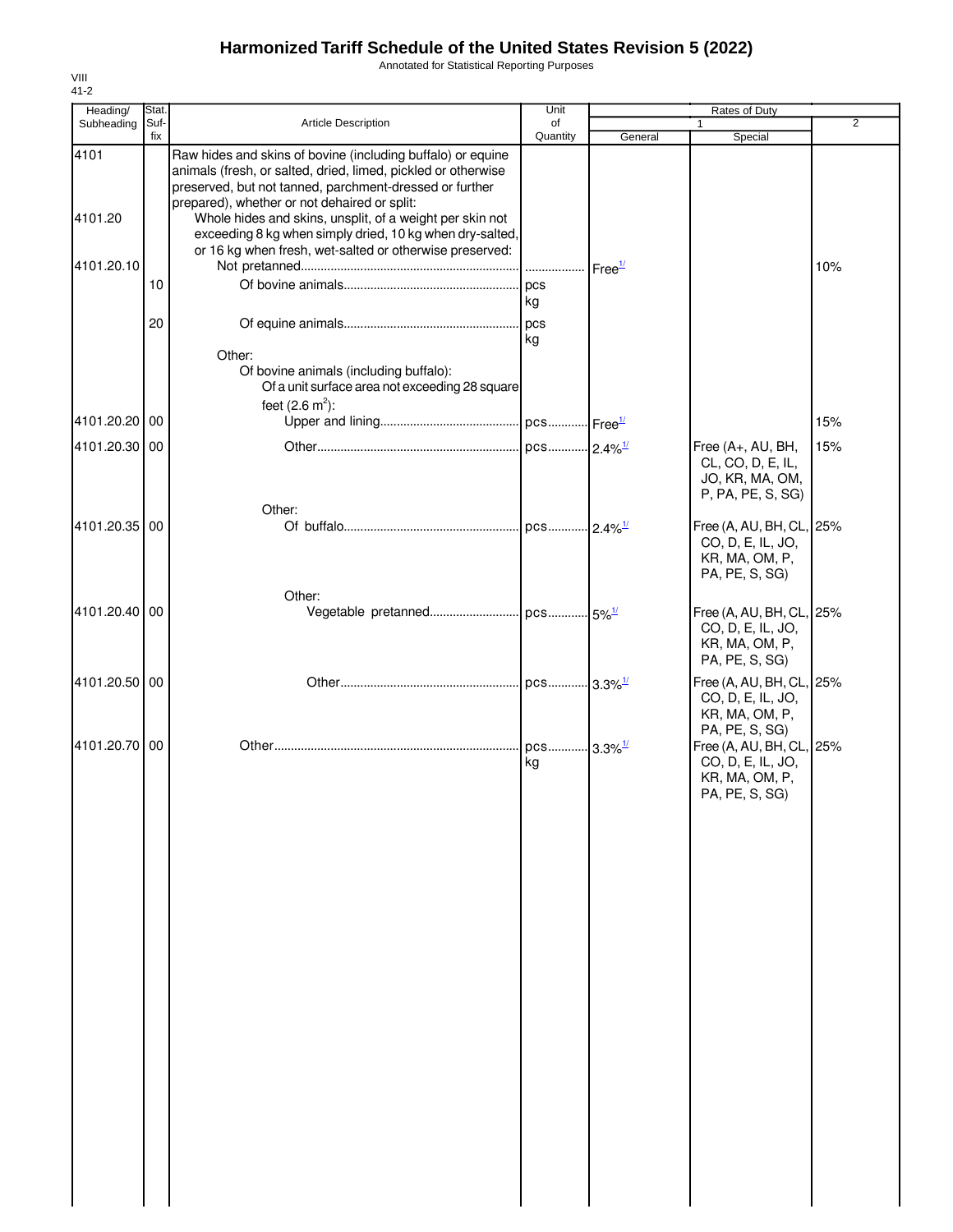Annotated for Statistical Reporting Purposes

| Heading/                             | Stat.       |                                                                                                                                                                                                                                                                                                       | Unit           |         | Rates of Duty                                                                                       |                |
|--------------------------------------|-------------|-------------------------------------------------------------------------------------------------------------------------------------------------------------------------------------------------------------------------------------------------------------------------------------------------------|----------------|---------|-----------------------------------------------------------------------------------------------------|----------------|
| Subheading                           | Suf-<br>fix | Article Description                                                                                                                                                                                                                                                                                   | of<br>Quantity | General | Special                                                                                             | $\overline{2}$ |
| 4101 (con.)<br>4101.50<br>4101.50.10 |             | Raw hides and skins of bovine (including buffalo) or equine<br>animals (fresh, or salted, dried, limed, pickled or otherwise<br>preserved, but not tanned, parchment-dressed or further<br>prepared), whether or not dehaired or split: (con.)<br>Whole hides and skins, of a weight exceeding 16 kg: |                |         |                                                                                                     | 10%            |
|                                      | 10          | Of bovine animals:                                                                                                                                                                                                                                                                                    | kg             |         |                                                                                                     |                |
|                                      | 20          |                                                                                                                                                                                                                                                                                                       | . pcs<br>kg    |         |                                                                                                     |                |
|                                      | 91          | Other:<br>Of bovine animals (including buffalo):<br>Of a unit surface area not exceeding 28 square<br>feet $(2.6 \text{ m}^2)$ :                                                                                                                                                                      | pcs<br>kg      |         |                                                                                                     |                |
| 4101.50.20 00                        |             |                                                                                                                                                                                                                                                                                                       |                |         |                                                                                                     | 15%            |
| 4101.50.30 00                        |             |                                                                                                                                                                                                                                                                                                       |                |         | Free (A+, AU, BH,<br>CL, CO, D, E, IL,<br>JO, KR, MA, OM,<br>P, PA, PE, S, SG)                      | 15%            |
| 4101.50.35 00                        |             | Other:                                                                                                                                                                                                                                                                                                |                |         | Free (A, AU, BH, CL, 25%<br>CO, D, E, IL, JO,<br>KR, MA, OM, P,<br>PA, PE, S, SG)                   |                |
| 4101.50.40 00                        |             | Other:                                                                                                                                                                                                                                                                                                |                |         | Free (A, AU, BH, CL, 25%<br>CO, D, E, IL, JO,<br>KR, MA, OM, P,<br>PA, PE, S, SG)                   |                |
| 4101.50.50 00                        |             |                                                                                                                                                                                                                                                                                                       |                |         | Free (A, AU, BH, CL, 25%<br>CO, D, E, IL, JO,<br>KR, MA, OM, P,                                     |                |
| 4101.50.70 00                        |             |                                                                                                                                                                                                                                                                                                       |                |         | PA, PE, S, SG)<br>Free (A, AU, BH, CL, 25%<br>CO, D, E, IL, JO,<br>KR, MA, OM, P,<br>PA, PE, S, SG) |                |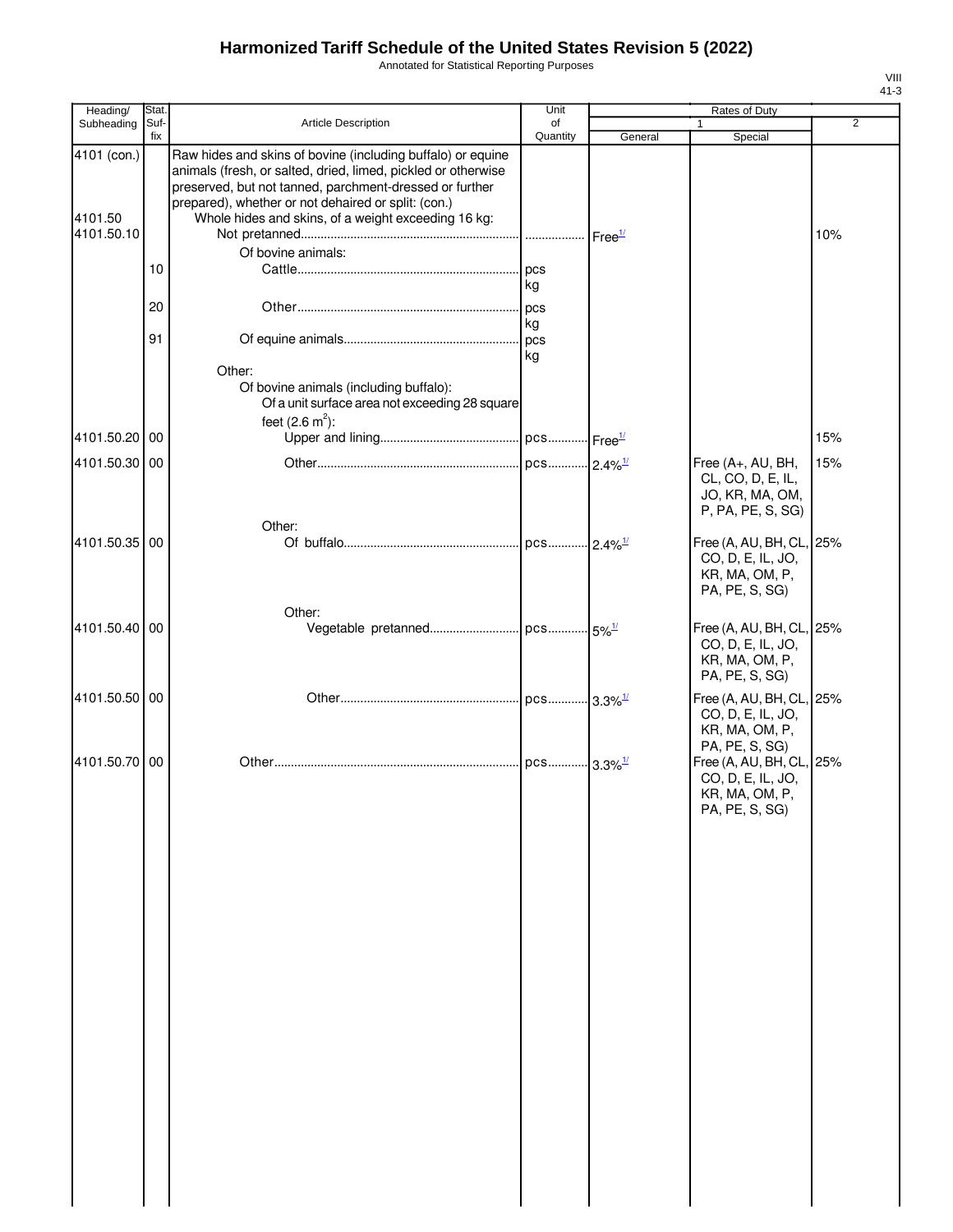Annotated for Statistical Reporting Purposes

| Heading/              | Stat.    |                                                                                                                                                                                         | Unit                     |         | Rates of Duty                                                   |     |
|-----------------------|----------|-----------------------------------------------------------------------------------------------------------------------------------------------------------------------------------------|--------------------------|---------|-----------------------------------------------------------------|-----|
| Subheading            | Suf-     | Article Description                                                                                                                                                                     | of                       |         |                                                                 | 2   |
| 4101 (con.)           | fix      | Raw hides and skins of bovine (including buffalo) or equine<br>animals (fresh, or salted, dried, limed, pickled or otherwise<br>preserved, but not tanned, parchment-dressed or further | Quantity                 | General | Special                                                         |     |
| 4101.90<br>4101.90.10 |          | prepared), whether or not dehaired or split: (con.)<br>Other, including butts, bends and bellies:                                                                                       |                          |         |                                                                 | 10% |
|                       |          | Of bovine animals:                                                                                                                                                                      |                          |         |                                                                 |     |
|                       |          | Fresh or wet-salted:                                                                                                                                                                    |                          |         |                                                                 |     |
|                       | 10       |                                                                                                                                                                                         | pcs<br>kg                |         |                                                                 |     |
|                       | 20<br>30 |                                                                                                                                                                                         | pcs<br>kg<br>pcs         |         |                                                                 |     |
|                       |          |                                                                                                                                                                                         | kg                       |         |                                                                 |     |
|                       | 40       |                                                                                                                                                                                         | pcs<br>kg                |         |                                                                 |     |
|                       |          | Other:<br>Of bovine animals (including buffalo):                                                                                                                                        |                          |         |                                                                 |     |
| 4101.90.35 00         |          |                                                                                                                                                                                         | . pcs 2.4% <sup>1/</sup> |         | Free (A, AU, BH, CL, 25%<br>CO, D, E, IL, JO,<br>KR, MA, OM, P, |     |
|                       |          |                                                                                                                                                                                         |                          |         | PA, PE, S, SG)                                                  |     |
|                       |          | Other:                                                                                                                                                                                  |                          |         |                                                                 |     |
| 4101.90.40 00         |          |                                                                                                                                                                                         |                          |         | Free (A*, AU, BH,<br>CL, CO, D, E, IL,<br>JO, KR, MA, OM,       | 25% |
| 4101.90.50 00         |          |                                                                                                                                                                                         |                          |         | P, PA, PE, S, SG)<br>Free (A, AU, BH, CL, 25%                   |     |
|                       |          |                                                                                                                                                                                         |                          |         | CO, D, E, IL, JO,<br>KR, MA, OM, P,                             |     |
| 4101.90.70 00         |          |                                                                                                                                                                                         |                          |         | PA, PE, S, SG)<br>Free (A, AU, BH, CL, 25%<br>CO, D, E, IL, JO, |     |
|                       |          |                                                                                                                                                                                         |                          |         | KR, MA, OM, P,<br>PA, PE, S, SG)                                |     |
|                       |          |                                                                                                                                                                                         |                          |         |                                                                 |     |
|                       |          |                                                                                                                                                                                         |                          |         |                                                                 |     |
|                       |          |                                                                                                                                                                                         |                          |         |                                                                 |     |
|                       |          |                                                                                                                                                                                         |                          |         |                                                                 |     |
|                       |          |                                                                                                                                                                                         |                          |         |                                                                 |     |
|                       |          |                                                                                                                                                                                         |                          |         |                                                                 |     |
|                       |          |                                                                                                                                                                                         |                          |         |                                                                 |     |
|                       |          |                                                                                                                                                                                         |                          |         |                                                                 |     |
|                       |          |                                                                                                                                                                                         |                          |         |                                                                 |     |
|                       |          |                                                                                                                                                                                         |                          |         |                                                                 |     |
|                       |          |                                                                                                                                                                                         |                          |         |                                                                 |     |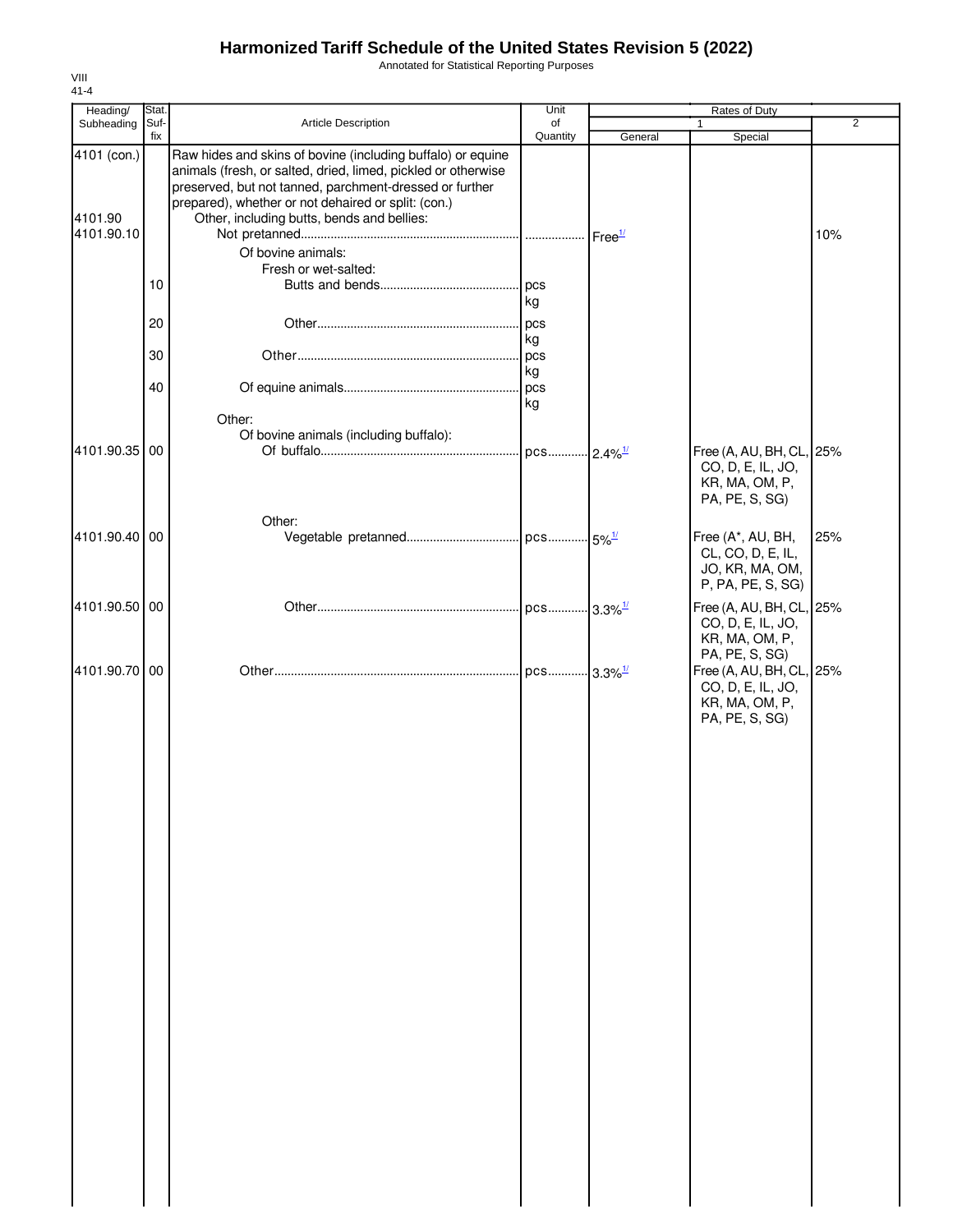Annotated for Statistical Reporting Purposes

| Heading/        | Stat.       |                                                                                                                                                                                                                                                                               | Unit                           |                    | Rates of Duty                                                                  |                |
|-----------------|-------------|-------------------------------------------------------------------------------------------------------------------------------------------------------------------------------------------------------------------------------------------------------------------------------|--------------------------------|--------------------|--------------------------------------------------------------------------------|----------------|
| Subheading      | Suf-<br>fix | Article Description                                                                                                                                                                                                                                                           | of<br>Quantity                 | General            | 1<br>Special                                                                   | $\overline{2}$ |
| 4102<br>4102.10 |             | Raw skins of sheep or lambs (fresh, or salted, dried, limed,<br>pickled or otherwise preserved, but not tanned, parchment-<br>dressed or further prepared), whether or not with wool on or<br>split, other than those excluded by note 1(c) to this chapter:<br>With wool on: |                                |                    |                                                                                |                |
| 4102.10.10 00   |             |                                                                                                                                                                                                                                                                               | pcs Free <sup>1/</sup><br>kg   |                    |                                                                                | Free           |
| 4102.10.20 00   |             | Other:                                                                                                                                                                                                                                                                        | pcs Free <sup>1/</sup><br>kg   |                    |                                                                                | 10%            |
| 4102.10.30 00   |             |                                                                                                                                                                                                                                                                               | pcs 2% <sup>2/</sup><br>kg     |                    | Free (A+, AU, BH,<br>CL, CO, D, E, IL,<br>JO, KR, MA, OM,<br>P, PA, PE, S, SG) | 25%            |
| 4102.21.00      |             | Without wool on:                                                                                                                                                                                                                                                              |                                | Free <sup>1/</sup> |                                                                                | Free           |
|                 | 65          |                                                                                                                                                                                                                                                                               | kg                             |                    |                                                                                |                |
| 4102.29         | 95          | Other:                                                                                                                                                                                                                                                                        | .l pcs<br>kg                   |                    |                                                                                |                |
| 4102.29.10      | 10          |                                                                                                                                                                                                                                                                               | kg                             | Free <sup>1/</sup> |                                                                                | Free           |
|                 | 90          |                                                                                                                                                                                                                                                                               | pcs<br>kg                      |                    |                                                                                |                |
| 4102.29.20 00   |             | Other:                                                                                                                                                                                                                                                                        | . pcs Free <sup>1/</sup><br>kg |                    |                                                                                | 10%            |
| 4102.29.30 00   |             |                                                                                                                                                                                                                                                                               | pcs 2% <sup>1/</sup><br>kg     |                    | Free (A+, AU, BH,<br>CL, CO, D, E, IL,<br>JO, KR, MA, OM,<br>P, PA, PE, S, SG) | 25%            |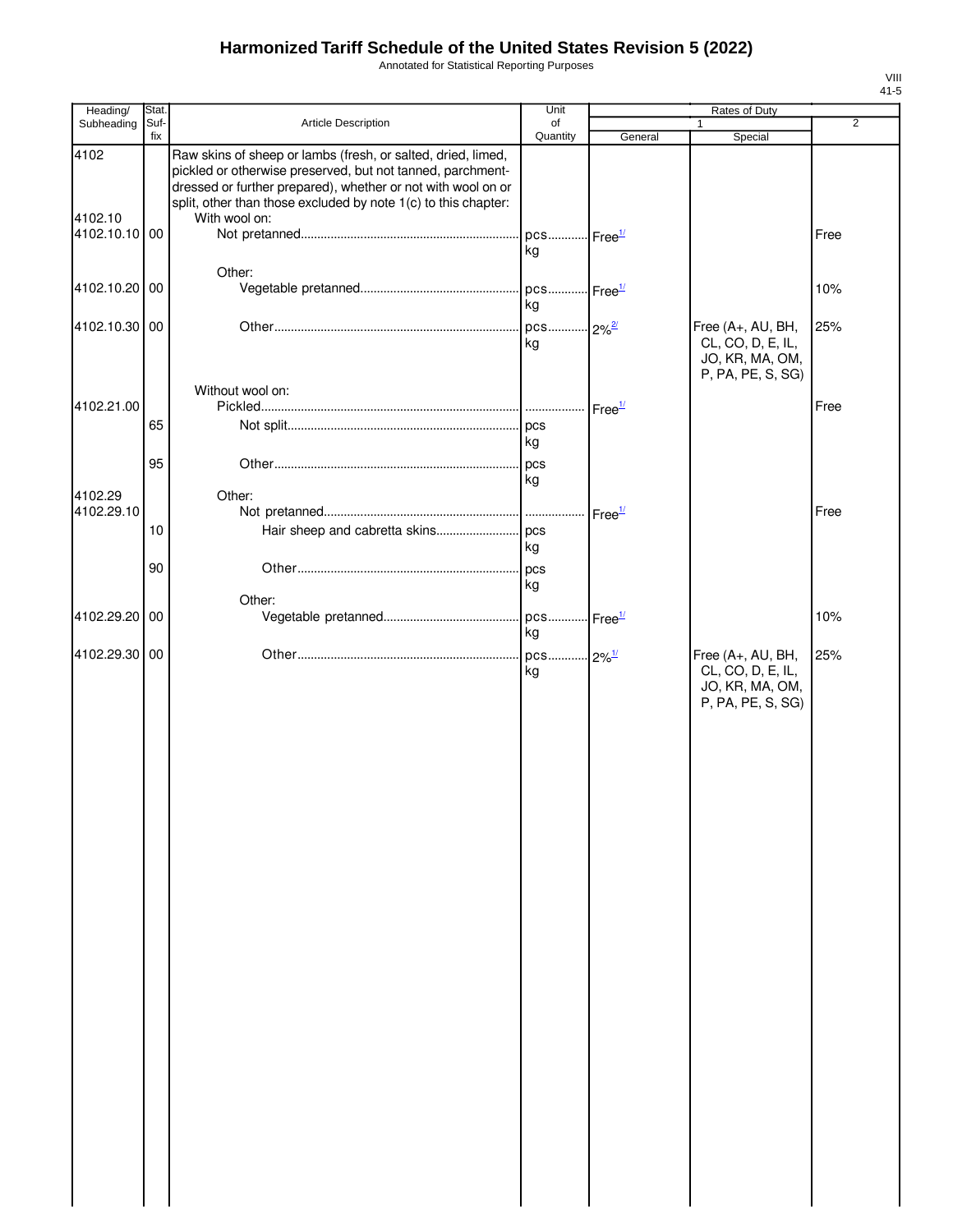Annotated for Statistical Reporting Purposes

| Heading/                 | Stat.       |                                                                                                                                                                                                                                                                  | Unit                         |         | <b>Rates of Duty</b>                                                              |                |
|--------------------------|-------------|------------------------------------------------------------------------------------------------------------------------------------------------------------------------------------------------------------------------------------------------------------------|------------------------------|---------|-----------------------------------------------------------------------------------|----------------|
| Subheading               | Suf-<br>fix | Article Description                                                                                                                                                                                                                                              | of<br>Quantity               | General | Special                                                                           | $\overline{2}$ |
| 4103                     |             | Other raw hides and skins (fresh, or salted, dried, limed,<br>pickled or otherwise preserved, but not tanned,<br>parchment-dressed or further prepared), whether or not<br>dehaired or split, other than those excluded by note 1(b) or<br>1(c) to this chapter: |                              |         |                                                                                   |                |
| 4103.20                  |             | Of reptiles:                                                                                                                                                                                                                                                     |                              |         |                                                                                   |                |
| 4103.20.10 00            |             | Other:                                                                                                                                                                                                                                                           | pcs Free <sup>1/</sup><br>kg |         |                                                                                   | Free           |
| 4103.20.20 00            |             |                                                                                                                                                                                                                                                                  |                              |         | Free (A, AU, BH, CL, 25%<br>CO, D, E, IL, JO,<br>KR, MA, OM, P,<br>PA, PE, S, SG) |                |
| 4103.20.30 00            |             |                                                                                                                                                                                                                                                                  | . pcs Free <sup>1/</sup>     |         |                                                                                   | 25%            |
| 4103.30                  |             | Of swine:                                                                                                                                                                                                                                                        |                              |         |                                                                                   |                |
| 4103.30.10 00            |             |                                                                                                                                                                                                                                                                  | pcs Free <sup>1/</sup>       |         |                                                                                   | Free           |
|                          |             |                                                                                                                                                                                                                                                                  | kg                           |         |                                                                                   |                |
| 4103.30.20 00<br>4103.90 |             | Other:                                                                                                                                                                                                                                                           | . pcs 4.2% <sup>1/</sup>     |         | Free (A+, AU, BH,<br>CL, CO, D, E, IL,<br>JO, KR, MA, OM,<br>P, PA, PE, S, SG)    | 25%            |
| 4103.90.11               |             |                                                                                                                                                                                                                                                                  |                              |         |                                                                                   | Free           |
|                          | 30          |                                                                                                                                                                                                                                                                  | kg                           |         |                                                                                   |                |
|                          | 40          |                                                                                                                                                                                                                                                                  | .lpcs<br>kg                  |         |                                                                                   |                |
|                          | 90          | Other:                                                                                                                                                                                                                                                           | kg                           |         |                                                                                   |                |
| 4103.90.12 00            |             | Of goats or kids:                                                                                                                                                                                                                                                | pcs Free <sup>1/</sup><br>kg |         |                                                                                   | 10%            |
| 4103.90.13 00            |             |                                                                                                                                                                                                                                                                  | pcs 3.7% <sup>1/</sup><br>kg |         | Free (A, AU, BH, CL, 25%<br>CO, D, E, IL, JO,<br>KR, MA, OM, P,<br>PA, PE, S, SG) |                |
| 4103.90.20 00            |             |                                                                                                                                                                                                                                                                  | kg 3.3% <sup>1/</sup>        |         | Free (A+, AU, BH,<br>CL, CO, D, E, IL,<br>JO, KR, MA, OM,<br>P, PA, PE, S, SG)    | 25%            |
|                          |             |                                                                                                                                                                                                                                                                  |                              |         |                                                                                   |                |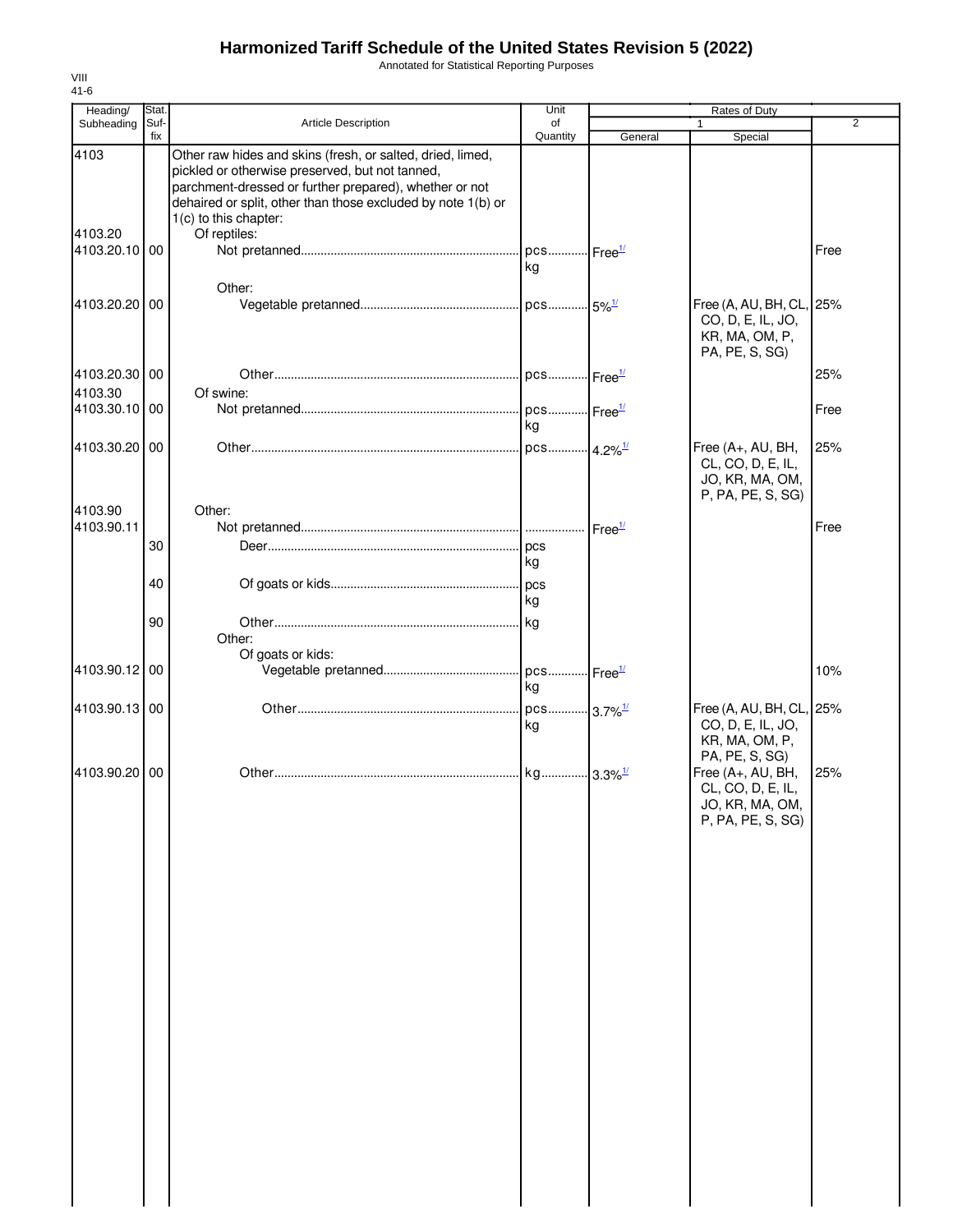Annotated for Statistical Reporting Purposes

| Heading/      | Stat.       |                                                                                                                                                         | Unit           |                            | Rates of Duty                                                                     |                |
|---------------|-------------|---------------------------------------------------------------------------------------------------------------------------------------------------------|----------------|----------------------------|-----------------------------------------------------------------------------------|----------------|
| Subheading    | Suf-<br>fix | Article Description                                                                                                                                     | of<br>Quantity | General                    | 1<br>Special                                                                      | $\overline{2}$ |
| 4104          |             | Tanned or crust hides and skins of bovine (including buffalo)<br>or equine animals, without hair on, whether or not split, but not<br>further prepared: |                |                            |                                                                                   |                |
| 4104.11       |             | In the wet state (including wet-blue):<br>Full grains, unsplit; grain splits:<br>Whole bovine leather, of a unit surface area not                       |                |                            |                                                                                   |                |
| 4104.11.10    | 20          | exceeding 28 square feet $(2.6 \text{ m}^2)$ :                                                                                                          |                | Free $\frac{3}{2}$         |                                                                                   | 15%            |
|               | 40          |                                                                                                                                                         |                |                            |                                                                                   |                |
| 4104.11.20 00 |             | Other:                                                                                                                                                  |                | $2.4\%$ <sup>3/</sup>      | Free (A+, AU, BH,<br>CL, CO, D, E, IL,<br>JO, KR, MA, OM,<br>P, PA, PE, S, SG)    | 15%            |
| 4104.11.30    |             |                                                                                                                                                         |                | $2.4\%$ <sup>3/4/</sup>    | Free (A, AU, BH, CL, 25%<br>CO, D, E, IL, JO,<br>KR, MA, OM, P,<br>PA, PE, S, SG) |                |
|               | 10          |                                                                                                                                                         |                |                            |                                                                                   |                |
|               | 60          |                                                                                                                                                         |                |                            |                                                                                   |                |
| 4104.11.40    |             | Other:                                                                                                                                                  |                |                            | Free (A, AU, BH, CL, 25%<br>CO, D, E, IL, JO,<br>KR, MA, OM, P,<br>PA, PE, S, SG) |                |
|               | 10          |                                                                                                                                                         |                |                            |                                                                                   |                |
|               | 60          |                                                                                                                                                         |                |                            |                                                                                   |                |
| 4104.11.50    |             |                                                                                                                                                         |                | $\cdot$ 3.3% $\frac{3}{4}$ | Free (A, AU, BH, CL, 25%<br>CO, D, E, IL, JO,<br>KR, MA, OM, P,<br>PA, PE, S, SG) |                |
|               | 30          | Wet blues:                                                                                                                                              | kg             |                            |                                                                                   |                |
|               |             | Split:                                                                                                                                                  |                |                            |                                                                                   |                |
|               | 40          |                                                                                                                                                         |                |                            |                                                                                   |                |
|               | 70          |                                                                                                                                                         |                |                            |                                                                                   |                |
|               | 80          |                                                                                                                                                         |                |                            |                                                                                   |                |
|               |             |                                                                                                                                                         |                |                            |                                                                                   |                |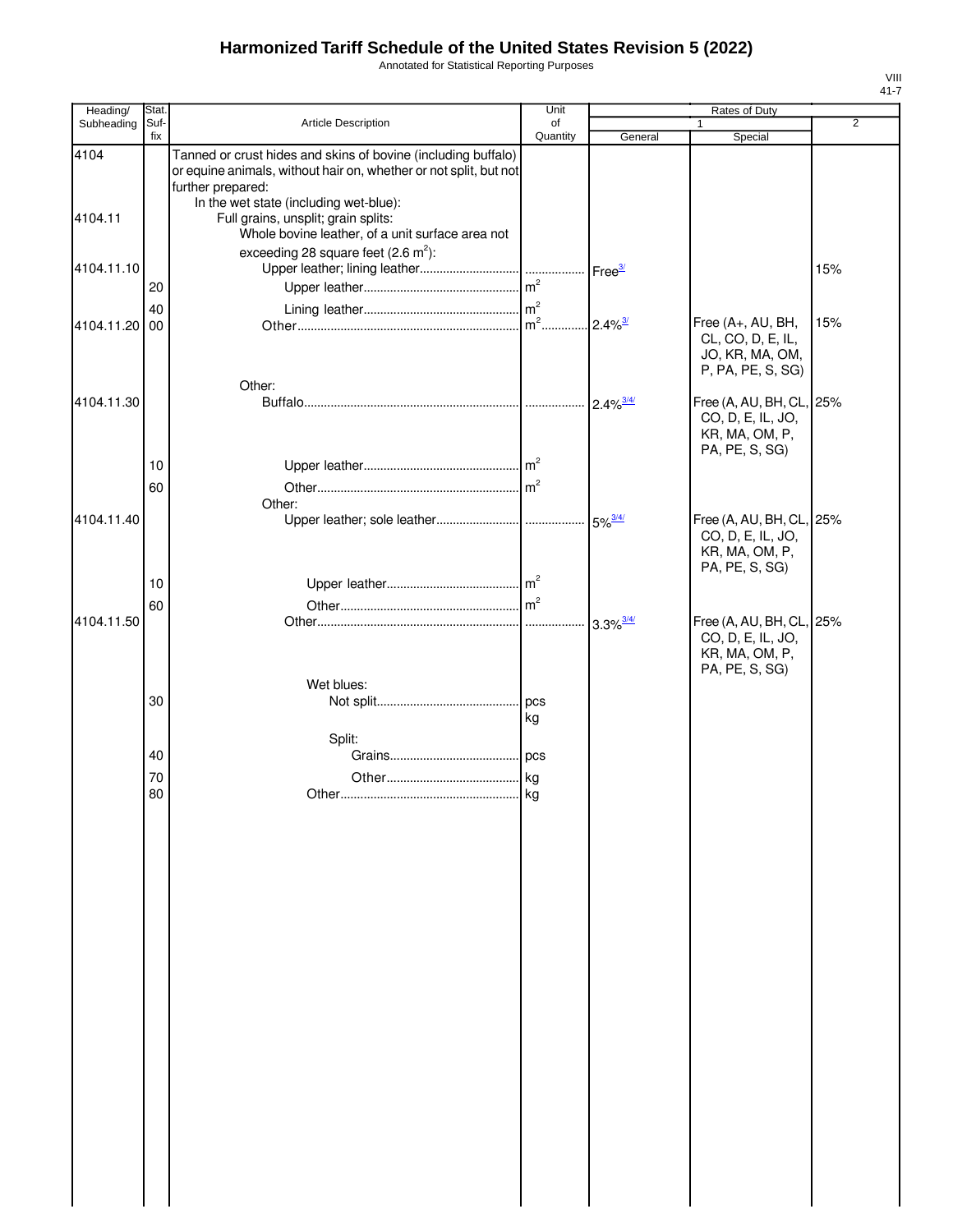Annotated for Statistical Reporting Purposes

| Heading/      | Stat.    |                                                                                                                                                                | Unit           | Rates of Duty            |                                                                                   |                |  |
|---------------|----------|----------------------------------------------------------------------------------------------------------------------------------------------------------------|----------------|--------------------------|-----------------------------------------------------------------------------------|----------------|--|
| Subheading    | Suf-     | Article Description                                                                                                                                            | of             |                          | 1                                                                                 | $\overline{2}$ |  |
| 4104 (con.)   | fix      | Tanned or crust hides and skins of bovine (including buffalo)<br>or equine animals, without hair on, whether or not split, but not<br>further prepared: (con.) | Quantity       | General                  | Special                                                                           |                |  |
| 4104.19       |          | In the wet state (including wet-blue): (con.)<br>Other:<br>Whole bovine leather, of a unit surface area not                                                    |                |                          |                                                                                   |                |  |
| 4104.19.10    | 20       | exceeding 28 square feet $(2.6 \text{ m}^2)$ :                                                                                                                 |                |                          |                                                                                   | 15%            |  |
| 4104.19.20    | 40<br>00 |                                                                                                                                                                | $m2$           | $2.4\%$ <sup>3/</sup>    | Free (A+, AU, BH,<br>CL, CO, D, E, IL,<br>JO, KR, MA, OM,<br>P, PA, PE, S, SG)    | 15%            |  |
| 4104.19.30 00 |          | Other:                                                                                                                                                         | $m2$           | $2.4\%$ <sup>3/4/</sup>  | Free (A, AU, BH, CL, 25%<br>CO, D, E, IL, JO,<br>KR, MA, OM, P,<br>PA, PE, S, SG) |                |  |
| 4104.19.40    |          | Other:                                                                                                                                                         |                |                          | Free (A, AU, BH, CL, 25%<br>CO, D, E, IL, JO,<br>KR, MA, OM, P,<br>PA, PE, S, SG) |                |  |
| 4104.19.50    | 10<br>60 |                                                                                                                                                                | m <sup>2</sup> | $3.3\%$ $\frac{3/4/}{ }$ | Free (A, AU, BH, CL, 25%                                                          |                |  |
|               |          | Wet blues:                                                                                                                                                     |                |                          | CO, D, E, IL, JO,<br>KR, MA, OM, P,<br>PA, PE, S, SG)                             |                |  |
|               | 30       | Split:                                                                                                                                                         | kg             |                          |                                                                                   |                |  |
|               | 40       |                                                                                                                                                                |                |                          |                                                                                   |                |  |
|               | 70<br>80 |                                                                                                                                                                |                |                          |                                                                                   |                |  |
|               |          |                                                                                                                                                                |                |                          |                                                                                   |                |  |
|               |          |                                                                                                                                                                |                |                          |                                                                                   |                |  |
|               |          |                                                                                                                                                                |                |                          |                                                                                   |                |  |
|               |          |                                                                                                                                                                |                |                          |                                                                                   |                |  |
|               |          |                                                                                                                                                                |                |                          |                                                                                   |                |  |
|               |          |                                                                                                                                                                |                |                          |                                                                                   |                |  |
|               |          |                                                                                                                                                                |                |                          |                                                                                   |                |  |
|               |          |                                                                                                                                                                |                |                          |                                                                                   |                |  |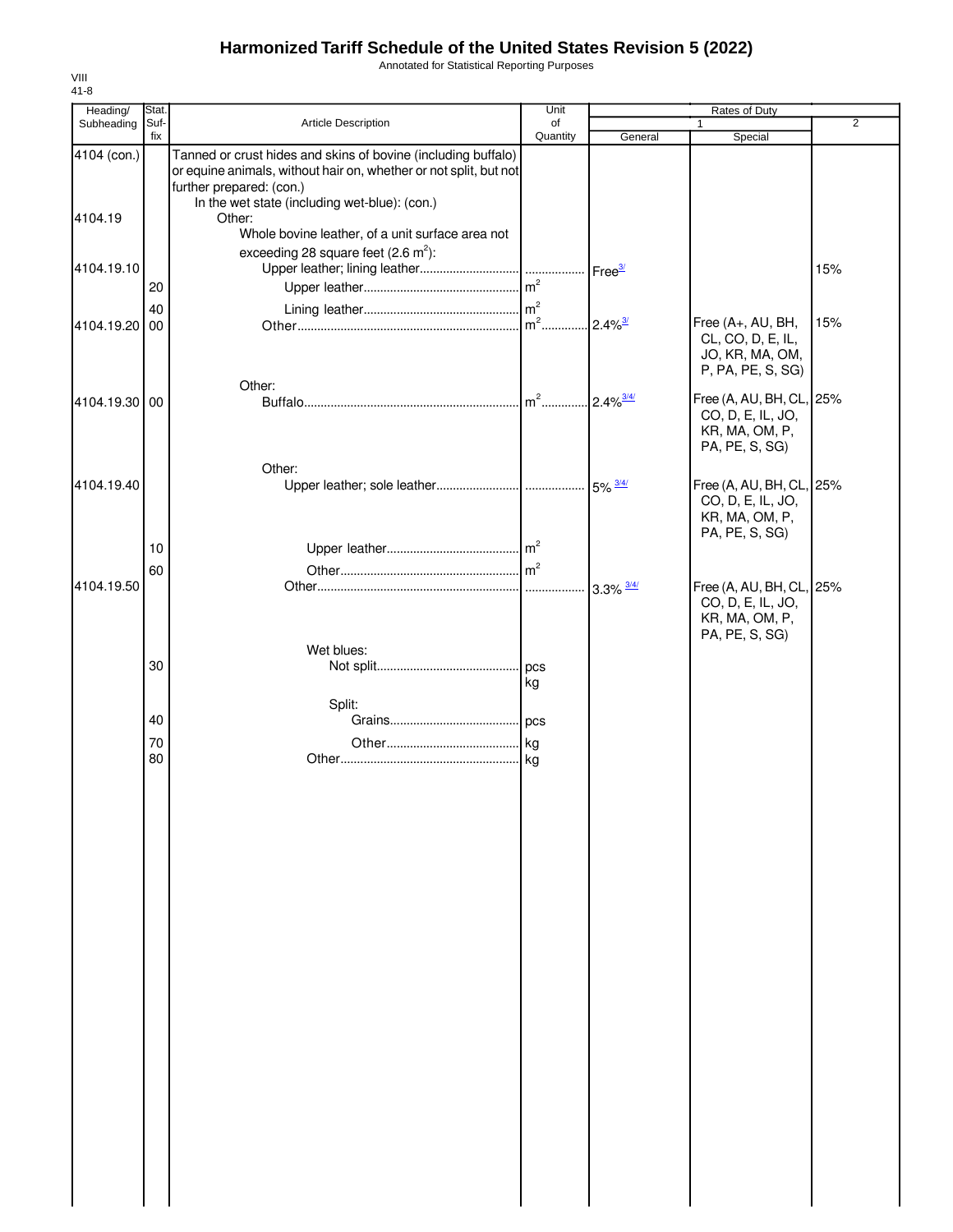Annotated for Statistical Reporting Purposes

| Heading/               | Stat.       |                                                                                                                                                                                                                                    | Unit                    |                          | Rates of Duty                                                                     |                |
|------------------------|-------------|------------------------------------------------------------------------------------------------------------------------------------------------------------------------------------------------------------------------------------|-------------------------|--------------------------|-----------------------------------------------------------------------------------|----------------|
| Subheading             | Suf-<br>fix | Article Description                                                                                                                                                                                                                | of<br>Quantity          | General                  | $\mathbf{1}$<br>Special                                                           | $\overline{2}$ |
| 4104 (con.)<br>4104.41 |             | Tanned or crust hides and skins of bovine (including buffalo)<br>or equine animals, without hair on, whether or not split, but not<br>further prepared: (con.)<br>In the dry state (crust):<br>Full grains, unsplit; grain splits: |                         |                          |                                                                                   |                |
|                        |             | Whole bovine leather, of a unit surface area not                                                                                                                                                                                   |                         |                          |                                                                                   |                |
| 4104.41.10             | 20          | exceeding 28 square feet $(2.6 \text{ m}^2)$ :                                                                                                                                                                                     |                         | Free <sup>3/</sup>       |                                                                                   | 15%            |
|                        | 40          |                                                                                                                                                                                                                                    |                         |                          |                                                                                   |                |
| 4104.41.20 00          |             | Other:                                                                                                                                                                                                                             | $\mathsf{Im}^2$ .       | $2.4\%$ <sup>3/</sup>    | Free (A+, AU, BH,<br>CL, CO, D, E, IL,<br>JO, KR, MA, OM,<br>P, PA, PE, S, SG)    | 15%            |
| 4104.41.30             |             |                                                                                                                                                                                                                                    |                         |                          | Free (A, AU, BH, CL, 25%<br>CO, D, E, IL, JO,<br>KR, MA, OM, P,<br>PA, PE, S, SG) |                |
|                        | 10          |                                                                                                                                                                                                                                    |                         |                          |                                                                                   |                |
|                        | 60          | Other:                                                                                                                                                                                                                             | $\mathsf{Im}^2$         |                          |                                                                                   |                |
| 4104.41.40             |             |                                                                                                                                                                                                                                    |                         | 5% $\frac{3/4}{ }$       | Free (A, AU, BH, CL, 25%<br>CO, D, E, IL, JO,<br>KR, MA, OM, P,<br>PA, PE, S, SG) |                |
|                        | 10          |                                                                                                                                                                                                                                    |                         |                          |                                                                                   |                |
|                        | 60          |                                                                                                                                                                                                                                    | m <sup>2</sup><br>$m^2$ |                          | Free (A*, AU, BH,                                                                 | 25%            |
| 4104.41.50 00          |             |                                                                                                                                                                                                                                    |                         | $.3.3\%$ $\frac{4/5}{1}$ | CL, CO, D, E, IL,<br>JO, KR, MA, OM,<br>P, PA, PE, S, SG)                         |                |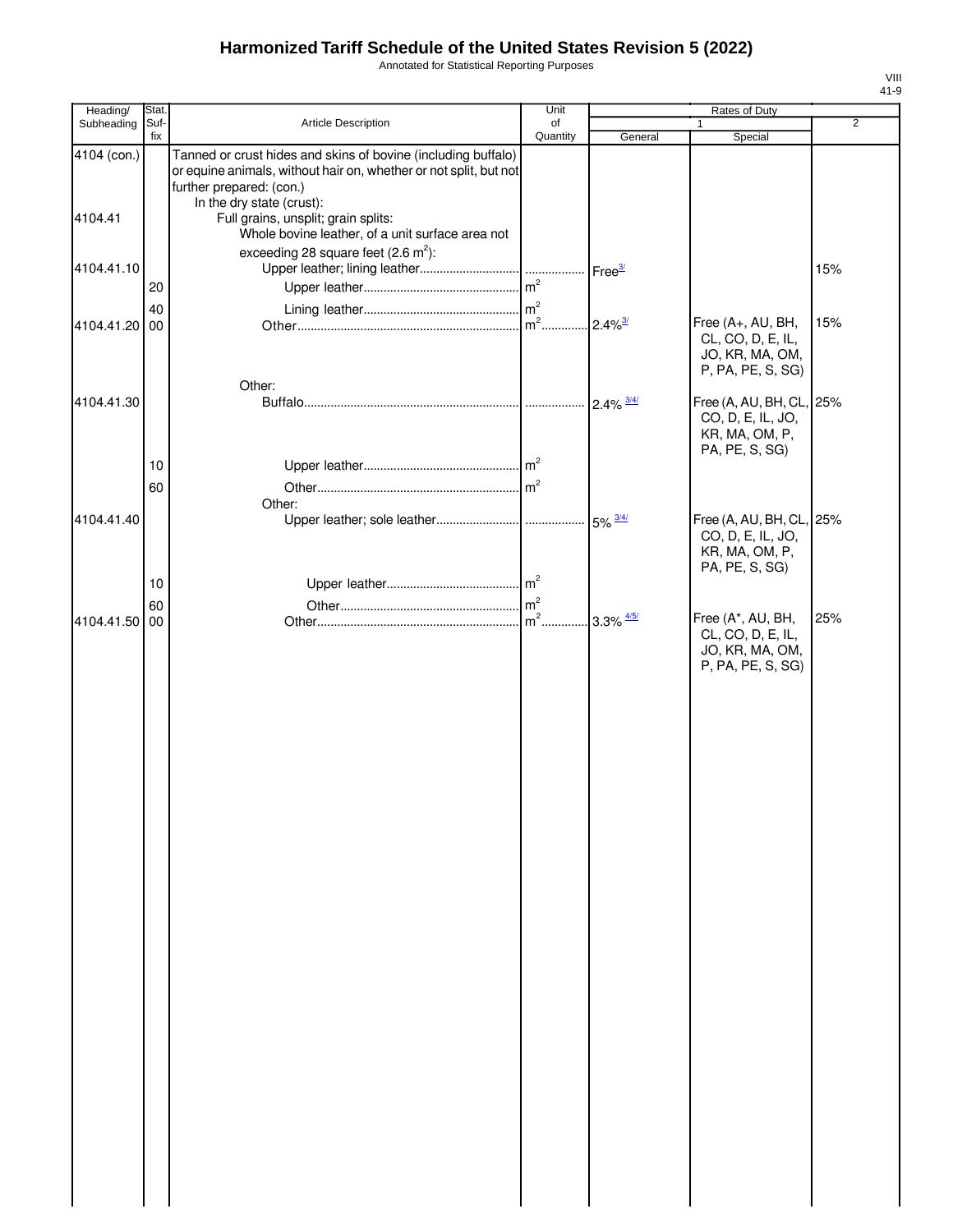Annotated for Statistical Reporting Purposes

| Heading/        | Stat.       |                                                                                                                                                                | Unit                   |                        | Rates of Duty                                                                                       |                |
|-----------------|-------------|----------------------------------------------------------------------------------------------------------------------------------------------------------------|------------------------|------------------------|-----------------------------------------------------------------------------------------------------|----------------|
| Subheading      | Suf-<br>fix | <b>Article Description</b>                                                                                                                                     | of<br>Quantity         | General                | Special                                                                                             | $\overline{2}$ |
| 4104 (con.)     |             | Tanned or crust hides and skins of bovine (including buffalo)<br>or equine animals, without hair on, whether or not split, but not<br>further prepared: (con.) |                        |                        |                                                                                                     |                |
| 4104.49         |             | In the dry state (crust): (con.)<br>Other:<br>Whole bovine leather, of a unit surface area not                                                                 |                        |                        |                                                                                                     |                |
| 4104.49.10      | 20          | exceeding 28 square feet $(2.6 \text{ m}^2)$ :                                                                                                                 |                        |                        |                                                                                                     | 15%            |
| 4104.49.20      | 40<br>00    |                                                                                                                                                                |                        | $12.4\%$ <sup>3/</sup> | Free (A+, AU, BH,<br>CL, CO, D, E, IL,<br>JO, KR, MA, OM,<br>P, PA, PE, S, SG)                      | 15%            |
| 4104.49.30      |             | Other:                                                                                                                                                         |                        | $2.4\% \frac{3/4}{ }$  | Free (A, AU, BH, CL, 25%<br>CO, D, E, IL, JO,<br>KR, MA, OM, P,<br>PA, PE, S, SG)                   |                |
|                 | 10<br>60    | Other:                                                                                                                                                         | m <sup>2</sup>         |                        |                                                                                                     |                |
| 4104.49.40      |             |                                                                                                                                                                |                        |                        | Free (A, AU, BH, CL, 25%<br>CO, D, E, IL, JO,<br>KR, MA, OM, P,<br>PA, PE, S, SG)                   |                |
|                 | 10          |                                                                                                                                                                |                        |                        |                                                                                                     |                |
| 4104.49.50      | 60<br>00    |                                                                                                                                                                | $\mathsf{Im}^2$        |                        | Free (A, AU, BH, CL, 25%<br>CO, D, E, IL, JO,<br>KR, MA, OM, P,<br>PA, PE, S, SG)                   |                |
| 4105<br>4105.10 |             | Tanned or crust skins of sheep or lambs, without wool on,<br>whether or not split, but not further prepared:<br>In the wet state (including wet-blue):         |                        |                        |                                                                                                     |                |
| 4105.10.10 00   |             |                                                                                                                                                                | m <sup>2</sup> 2% 3/4/ |                        | Free (A+, AU, BH,<br>CL, CO, D, E, IL,<br>JO, KR, MA, OM,<br>P, PA, PE, S, SG)                      | 25%            |
| 4105.10.90 00   |             |                                                                                                                                                                |                        |                        | Free (A+, AU, BH,<br>CL, CO, D, E, IL,<br>JO, KR, MA, OM,                                           | 25%            |
| 4105.30.00 00   |             |                                                                                                                                                                |                        |                        | P, PA, PE, S, SG)<br>Free (A+, AU, BH,<br>CL, CO, D, E, IL,<br>JO, KR, MA, OM,<br>P, PA, PE, S, SG) | 25%            |
|                 |             |                                                                                                                                                                |                        |                        |                                                                                                     |                |
|                 |             |                                                                                                                                                                |                        |                        |                                                                                                     |                |
|                 |             |                                                                                                                                                                |                        |                        |                                                                                                     |                |
|                 |             |                                                                                                                                                                |                        |                        |                                                                                                     |                |
|                 |             |                                                                                                                                                                |                        |                        |                                                                                                     |                |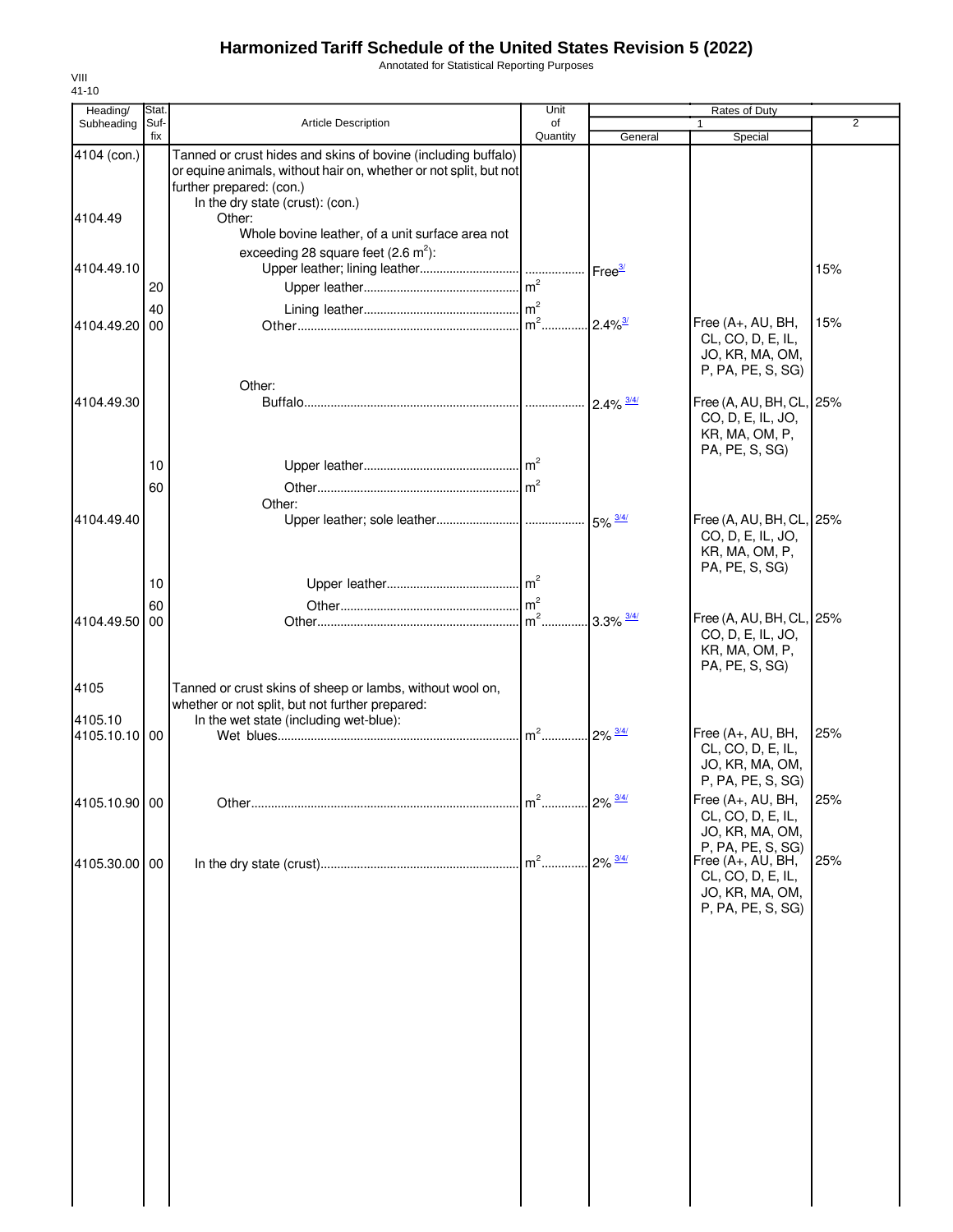Annotated for Statistical Reporting Purposes

| Heading/        | Stat.       |                                                                                                                                                                                    | Unit           |                          | Rates of Duty                                                                     |                |
|-----------------|-------------|------------------------------------------------------------------------------------------------------------------------------------------------------------------------------------|----------------|--------------------------|-----------------------------------------------------------------------------------|----------------|
| Subheading      | Suf-<br>fix | <b>Article Description</b>                                                                                                                                                         | of<br>Quantity | General                  | $\mathbf{1}$<br>Special                                                           | $\overline{2}$ |
| 4106<br>4106.21 |             | Tanned or crust skins of other animals, without wool or hair<br>on, whether or not split, but not further prepared:<br>Of goats or kids:<br>In the wet state (including wet-blue): |                |                          |                                                                                   |                |
| 4106.21.10      | 00          |                                                                                                                                                                                    |                |                          | Free (A, AU, BH, CL, 25%<br>CO, D, E, IL, JO,<br>KR, MA, OM, P,<br>PA, PE, S, SG) |                |
| 4106.21.90 00   |             |                                                                                                                                                                                    | $m2$           | $.2.4\%$ $\frac{3/4}{1}$ | Free (A, AU, BH, CL, 25%<br>CO, D, E, IL, JO,<br>KR, MA, OM, P,<br>PA, PE, S, SG) |                |
| 4106.22.00 00   |             |                                                                                                                                                                                    |                |                          | Free (A, AU, BH, CL, 25%<br>CO, D, E, IL, JO,<br>KR, MA, OM, P,<br>PA, PE, S, SG) |                |
| 4106.31         |             | Of swine:<br>In the wet state (including wet-blue):                                                                                                                                |                |                          |                                                                                   |                |
| 4106.31.10 00   |             |                                                                                                                                                                                    |                | $4.2\%$ <sup>3/</sup>    | Free (A+, AU, BH,<br>CL, CO, D, E, IL,<br>JO, KR, MA, OM,<br>P, PA, PE, S, SG)    | 25%            |
| 4106.31.90 00   |             |                                                                                                                                                                                    |                | $4.2\%$ <sup>3/</sup>    | Free (A+, AU, BH,<br>CL, CO, D, E, IL,<br>JO, KR, MA, OM,<br>P, PA, PE, S, SG)    | 25%            |
| 4106.32.00 00   |             |                                                                                                                                                                                    |                | $4.2\%$ <sup>3/</sup>    | Free $(A+, AU, BH,$<br>CL, CO, D, E, IL,<br>JO, KR, MA, OM,<br>P, PA, PE, S, SG)  | 25%            |
| 4106.40.00 00   |             |                                                                                                                                                                                    |                |                          |                                                                                   | 25%            |
| 4106.91.00 00   |             | Other:                                                                                                                                                                             |                |                          | Free (A+, AU, BH,<br>CL, CO, D, E, IL,<br>JO, KR, MA, OM,<br>P, PA, PE, S, SG)    | 25%            |
| 4106.92.00 00   |             |                                                                                                                                                                                    |                |                          | Free (A+, AU, BH,<br>CL, CO, D, E, IL,<br>JO, KR, MA, OM,<br>P, PA, PE, S, SG)    | 25%            |
|                 |             |                                                                                                                                                                                    |                |                          |                                                                                   |                |
|                 |             |                                                                                                                                                                                    |                |                          |                                                                                   |                |
|                 |             |                                                                                                                                                                                    |                |                          |                                                                                   |                |
|                 |             |                                                                                                                                                                                    |                |                          |                                                                                   |                |
|                 |             |                                                                                                                                                                                    |                |                          |                                                                                   |                |
|                 |             |                                                                                                                                                                                    |                |                          |                                                                                   |                |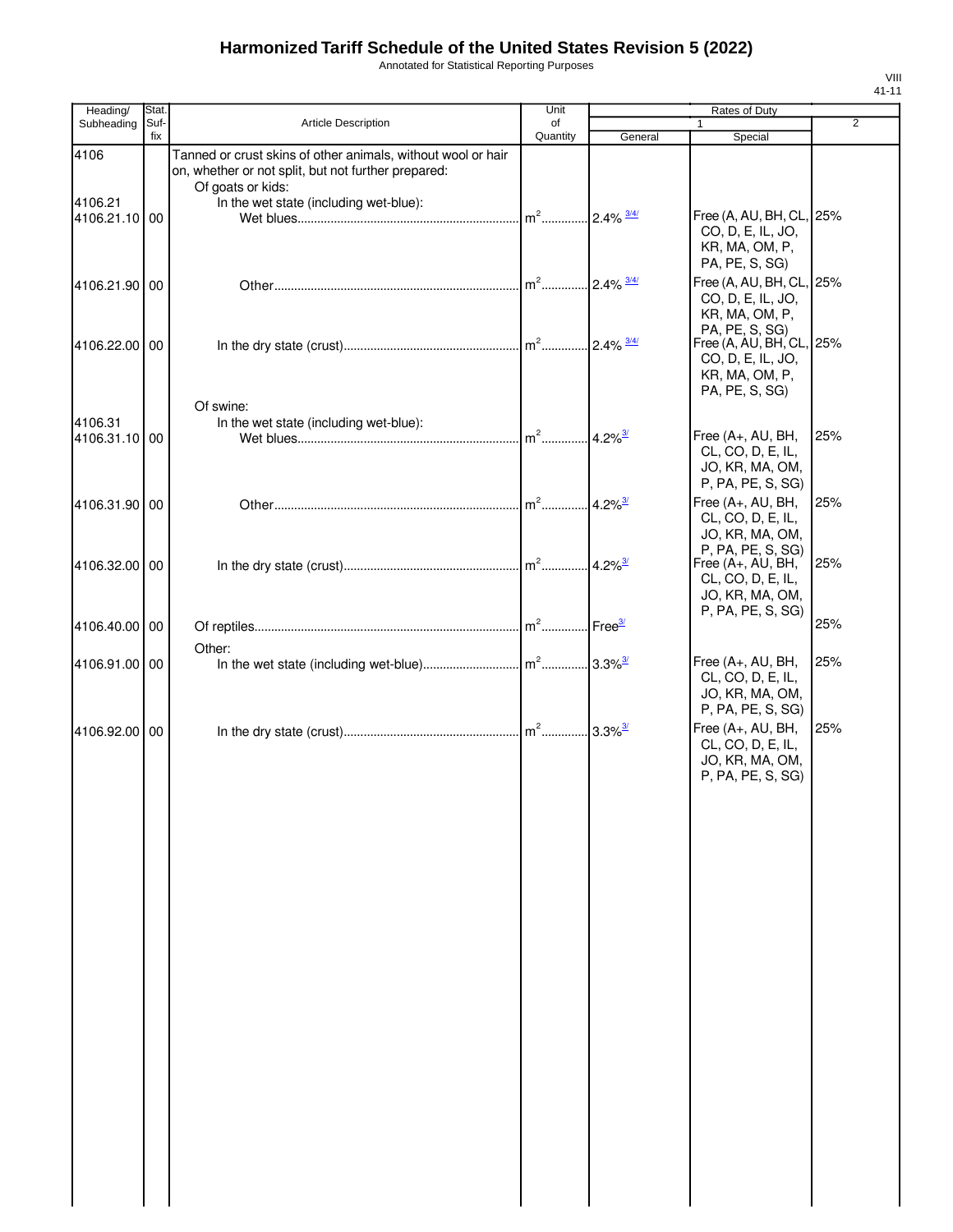Annotated for Statistical Reporting Purposes

| Heading/      | Stat.          |                                                                                                                                                                                                                                                         | Unit                                               |                               | Rates of Duty                                                                     |                |
|---------------|----------------|---------------------------------------------------------------------------------------------------------------------------------------------------------------------------------------------------------------------------------------------------------|----------------------------------------------------|-------------------------------|-----------------------------------------------------------------------------------|----------------|
| Subheading    | Suf-<br>fix    | <b>Article Description</b>                                                                                                                                                                                                                              | of<br>Quantity                                     | General                       | Special                                                                           | $\overline{2}$ |
| 4107          |                | Leather further prepared after tanning or crusting, including<br>parchment-dressed leather, of bovine (including buffalo) or<br>equine animals, without hair on, whether or not split, other than<br>leather of heading 4114:<br>Whole hides and skins: |                                                    |                               |                                                                                   |                |
| 4107.11       |                | Full grains, unsplit:<br>Of bovines, and of a unit surface area not                                                                                                                                                                                     |                                                    |                               |                                                                                   |                |
| 4107.11.10    | 20             | exceeding 28 square feet $(2.6 \text{ m}^2)$ :                                                                                                                                                                                                          |                                                    |                               |                                                                                   | 15%            |
|               | 40             | Other:                                                                                                                                                                                                                                                  |                                                    |                               |                                                                                   |                |
| 4107.11.20 00 |                |                                                                                                                                                                                                                                                         |                                                    | 2.4% <sup>3/</sup>            | Free (A+, AU, BH,<br>CL, CO, D, E, IL,<br>JO, KR, MA, OM,<br>P, PA, PE, S, SG)    | 15%            |
| 4107.11.30 00 |                |                                                                                                                                                                                                                                                         |                                                    |                               | Free (A+, AU, BH,<br>CL, CO, D, E, IL,<br>JO, KR, MA, OM,<br>P, PA, PE, S, SG)    | 30%            |
| 4107.11.40 00 |                | Other:                                                                                                                                                                                                                                                  |                                                    |                               | Free (A, AU, BH, CL, 25%<br>CO, D, E, IL, JO,<br>KR, MA, OM, P,<br>PA, PE, S, SG) |                |
| 4107.11.50 00 |                | Other:                                                                                                                                                                                                                                                  |                                                    |                               | Free (A, AU, BH, CL, 20%<br>CO, D, E, IL, JO,<br>KR, MA, OM, P,<br>PA, PE, S, SG) |                |
| 4107.11.60    |                |                                                                                                                                                                                                                                                         |                                                    |                               | Free (A, AU, BH, CL, 25%<br>CO, D, E, IL, JO,<br>KR, MA, OM, P,<br>PA, PE, S, SG) |                |
|               | 10<br>60       | Other:                                                                                                                                                                                                                                                  | m <sup>2</sup>                                     |                               |                                                                                   |                |
| 4107.11.70    |                |                                                                                                                                                                                                                                                         |                                                    | $\cdot\,5\%$ $\frac{3/4/}{2}$ | Free (A, AU, BH, CL, 25%<br>CO, D, E, IL, JO,<br>KR, MA, OM, P,<br>PA, PE, S, SG) |                |
|               | 30<br>40<br>50 | Glove and garment<br>Bag, case, strap and collar                                                                                                                                                                                                        | m <sup>2</sup><br>m <sup>2</sup><br>m <sup>2</sup> |                               |                                                                                   |                |
| 4107.11.80    | 90<br>00       |                                                                                                                                                                                                                                                         | m <sup>2</sup><br>$m2$ .                           | $2.4\%$ $\frac{3/4}{ }$       | Free (A*, AU, BH,<br>CL, CO, D, E, IL,<br>JO, KR, MA, OM,<br>P, PA, PE, S, SG)    | 30%            |
|               |                |                                                                                                                                                                                                                                                         |                                                    |                               |                                                                                   |                |
|               |                |                                                                                                                                                                                                                                                         |                                                    |                               |                                                                                   |                |
|               |                |                                                                                                                                                                                                                                                         |                                                    |                               |                                                                                   |                |
|               |                |                                                                                                                                                                                                                                                         |                                                    |                               |                                                                                   |                |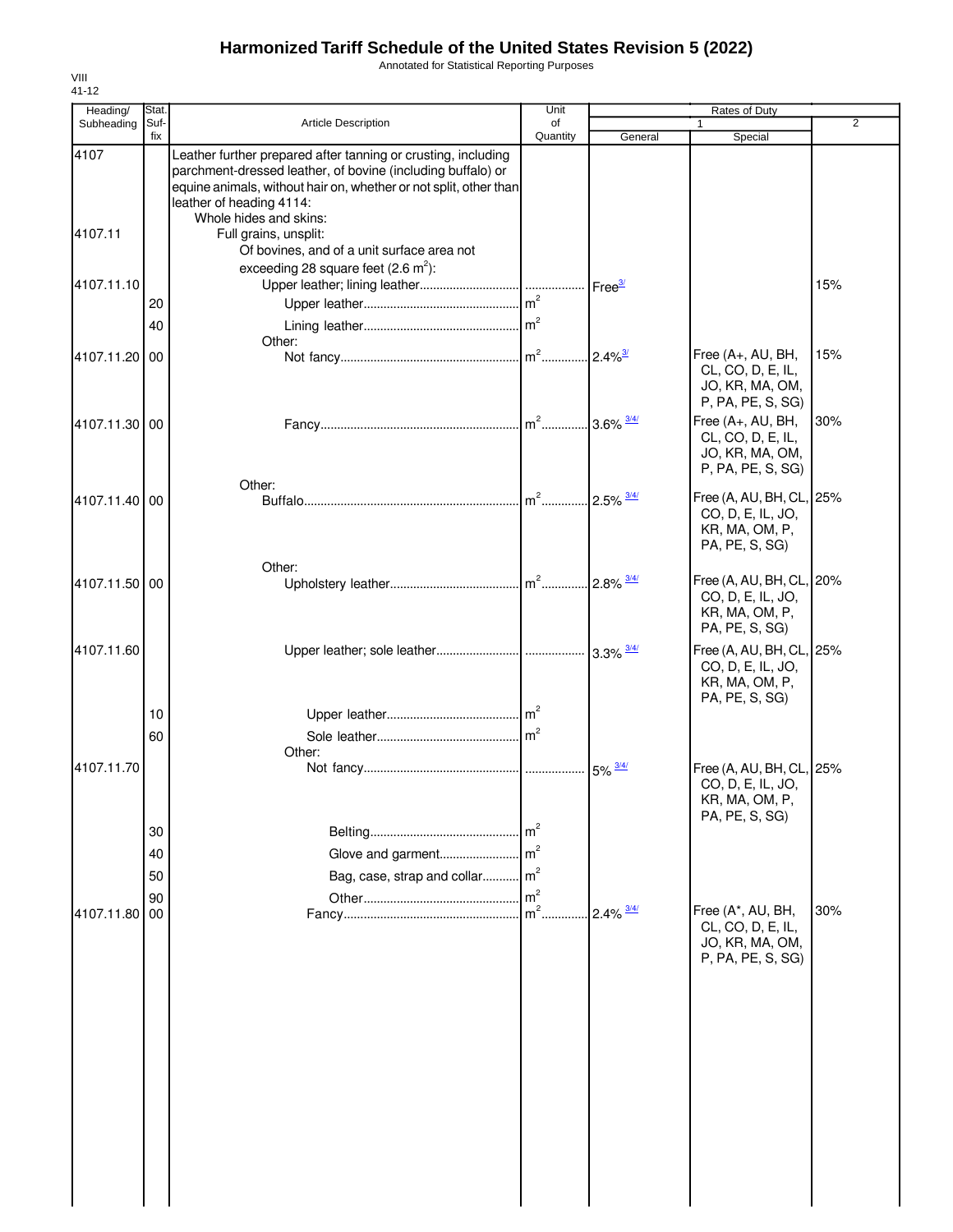Annotated for Statistical Reporting Purposes

| Heading/      | Stat.       |                                                                                                                                                                                                                                                                       | Unit                             |                          | Rates of Duty                                                                     |                |
|---------------|-------------|-----------------------------------------------------------------------------------------------------------------------------------------------------------------------------------------------------------------------------------------------------------------------|----------------------------------|--------------------------|-----------------------------------------------------------------------------------|----------------|
| Subheading    | Suf-<br>fix | Article Description                                                                                                                                                                                                                                                   | of<br>Quantity                   | General                  | 1<br>Special                                                                      | $\overline{2}$ |
| 4107 (con.)   |             | Leather further prepared after tanning or crusting, including<br>parchment-dressed leather, of bovine (including buffalo) or<br>equine animals, without hair on, whether or not split, other than<br>leather of heading 4114: (con.)<br>Whole hides and skins: (con.) |                                  |                          |                                                                                   |                |
| 4107.12       |             | Grain splits:<br>Of bovines, and of a unit surface area not                                                                                                                                                                                                           |                                  |                          |                                                                                   |                |
| 4107.12.10    |             | exceeding 28 square feet $(2.6 \text{ m}^2)$ :                                                                                                                                                                                                                        |                                  |                          |                                                                                   | 15%            |
|               | 20<br>40    | Other:                                                                                                                                                                                                                                                                | $\mathsf{Im}^2$                  |                          |                                                                                   |                |
| 4107.12.20    | 00          |                                                                                                                                                                                                                                                                       |                                  | $.2.4\%$                 | Free (A+, AU, BH,<br>CL, CO, D, E, IL,<br>JO, KR, MA, OM,<br>P, PA, PE, S, SG)    | 15%            |
| 4107.12.30    | 00          |                                                                                                                                                                                                                                                                       |                                  |                          | Free (A+, AU, BH,<br>CL, CO, D, E, IL,<br>JO, KR, MA, OM,<br>P, PA, PE, S, SG)    | 30%            |
| 4107.12.40 00 |             | Other:                                                                                                                                                                                                                                                                | $\mathsf{Im}^2$                  | $.2.5\%$ $\frac{3/4}{1}$ | Free (A, AU, BH, CL, 25%<br>CO, D, E, IL, JO,<br>KR, MA, OM, P,<br>PA, PE, S, SG) |                |
| 4107.12.50 00 |             | Other:                                                                                                                                                                                                                                                                |                                  | $.2.8\%$ $\frac{3/4}{1}$ | Free (A, AU, BH, CL, 20%<br>CO, D, E, IL, JO,<br>KR, MA, OM, P,<br>PA, PE, S, SG) |                |
| 4107.12.60    |             |                                                                                                                                                                                                                                                                       |                                  |                          | Free (A, AU, BH, CL, 25%<br>CO, D, E, IL, JO,<br>KR, MA, OM, P,<br>PA, PE, S, SG) |                |
|               | 10<br>60    | Other:                                                                                                                                                                                                                                                                | $\mathsf{Im}^2$                  |                          |                                                                                   |                |
| 4107.12.70    |             |                                                                                                                                                                                                                                                                       |                                  |                          | Free (A, AU, BH, CL, 25%<br>CO, D, E, IL, JO,<br>KR, MA, OM, P,<br>PA, PE, S, SG) |                |
|               | 30<br>40    | Glove and garment                                                                                                                                                                                                                                                     | m <sup>2</sup><br>$\mathsf{m}^2$ |                          |                                                                                   |                |
|               | 50<br>90    | Bag, case, strap and collar                                                                                                                                                                                                                                           | m <sup>2</sup><br>m <sup>2</sup> |                          |                                                                                   |                |
| 4107.12.80    | 00          |                                                                                                                                                                                                                                                                       | $m2$ .                           | $2.4\%$ $\frac{3/4/}{ }$ | Free (A, AU, BH, CL, 30%<br>CO, D, E, IL, JO,<br>KR, MA, OM, P,<br>PA, PE, S, SG) |                |
|               |             |                                                                                                                                                                                                                                                                       |                                  |                          |                                                                                   |                |
|               |             |                                                                                                                                                                                                                                                                       |                                  |                          |                                                                                   |                |
|               |             |                                                                                                                                                                                                                                                                       |                                  |                          |                                                                                   |                |
|               |             |                                                                                                                                                                                                                                                                       |                                  |                          |                                                                                   |                |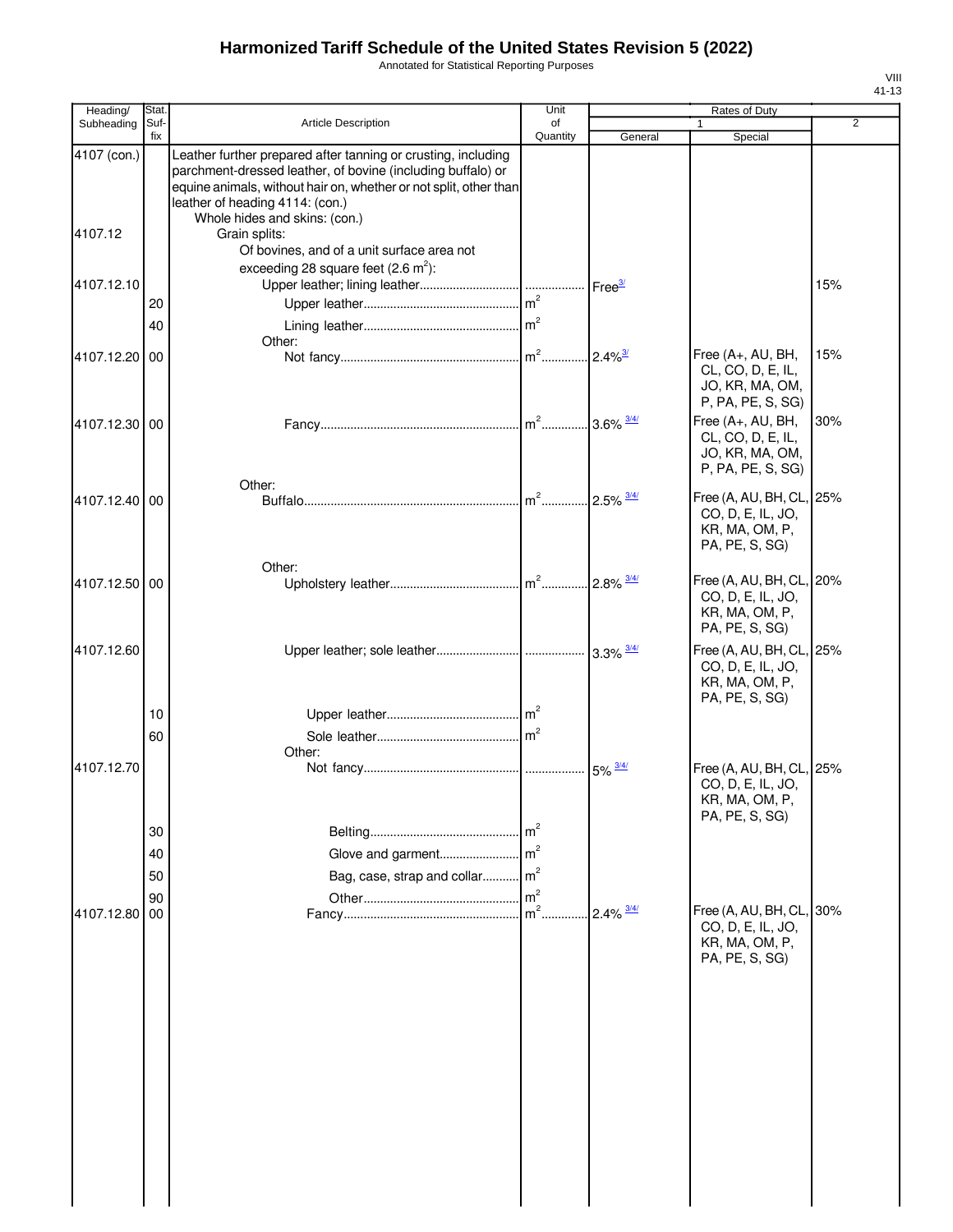Annotated for Statistical Reporting Purposes

| Heading/      | Stat. |                                                                                                                                                                                                                                      | Unit     |         | <b>Rates of Duty</b>                                                           |                |
|---------------|-------|--------------------------------------------------------------------------------------------------------------------------------------------------------------------------------------------------------------------------------------|----------|---------|--------------------------------------------------------------------------------|----------------|
| Subheading    | Suf-  | Article Description                                                                                                                                                                                                                  | of       |         | $\mathbf{1}$                                                                   | $\overline{2}$ |
| 4107 (con.)   | fix   | Leather further prepared after tanning or crusting, including<br>parchment-dressed leather, of bovine (including buffalo) or<br>equine animals, without hair on, whether or not split, other than<br>leather of heading 4114: (con.) | Quantity | General | Special                                                                        |                |
| 4107.19       |       | Whole hides and skins: (con.)<br>Other:                                                                                                                                                                                              |          |         |                                                                                |                |
| 4107.19.10    |       | Of bovines, and of a unit surface area not<br>exceeding 28 square feet $(2.6 \text{ m}^2)$ :                                                                                                                                         |          |         |                                                                                | 15%            |
|               | 20    |                                                                                                                                                                                                                                      |          |         |                                                                                |                |
|               | 40    | Other:                                                                                                                                                                                                                               |          |         |                                                                                |                |
| 4107.19.20    | 00    |                                                                                                                                                                                                                                      |          |         | Free (A+, AU, BH,<br>CL, CO, D, E, IL,<br>JO, KR, MA, OM,<br>P, PA, PE, S, SG) | 15%            |
| 4107.19.30 00 |       |                                                                                                                                                                                                                                      |          |         | Free (A+, AU, BH,<br>CL, CO, D, E, IL,<br>JO, KR, MA, OM,<br>P, PA, PE, S, SG) | 30%            |
|               |       |                                                                                                                                                                                                                                      |          |         |                                                                                |                |
|               |       |                                                                                                                                                                                                                                      |          |         |                                                                                |                |
|               |       |                                                                                                                                                                                                                                      |          |         |                                                                                |                |
|               |       |                                                                                                                                                                                                                                      |          |         |                                                                                |                |
|               |       |                                                                                                                                                                                                                                      |          |         |                                                                                |                |
|               |       |                                                                                                                                                                                                                                      |          |         |                                                                                |                |
|               |       |                                                                                                                                                                                                                                      |          |         |                                                                                |                |
|               |       |                                                                                                                                                                                                                                      |          |         |                                                                                |                |
|               |       |                                                                                                                                                                                                                                      |          |         |                                                                                |                |
|               |       |                                                                                                                                                                                                                                      |          |         |                                                                                |                |
|               |       |                                                                                                                                                                                                                                      |          |         |                                                                                |                |
|               |       |                                                                                                                                                                                                                                      |          |         |                                                                                |                |
|               |       |                                                                                                                                                                                                                                      |          |         |                                                                                |                |
|               |       |                                                                                                                                                                                                                                      |          |         |                                                                                |                |
|               |       |                                                                                                                                                                                                                                      |          |         |                                                                                |                |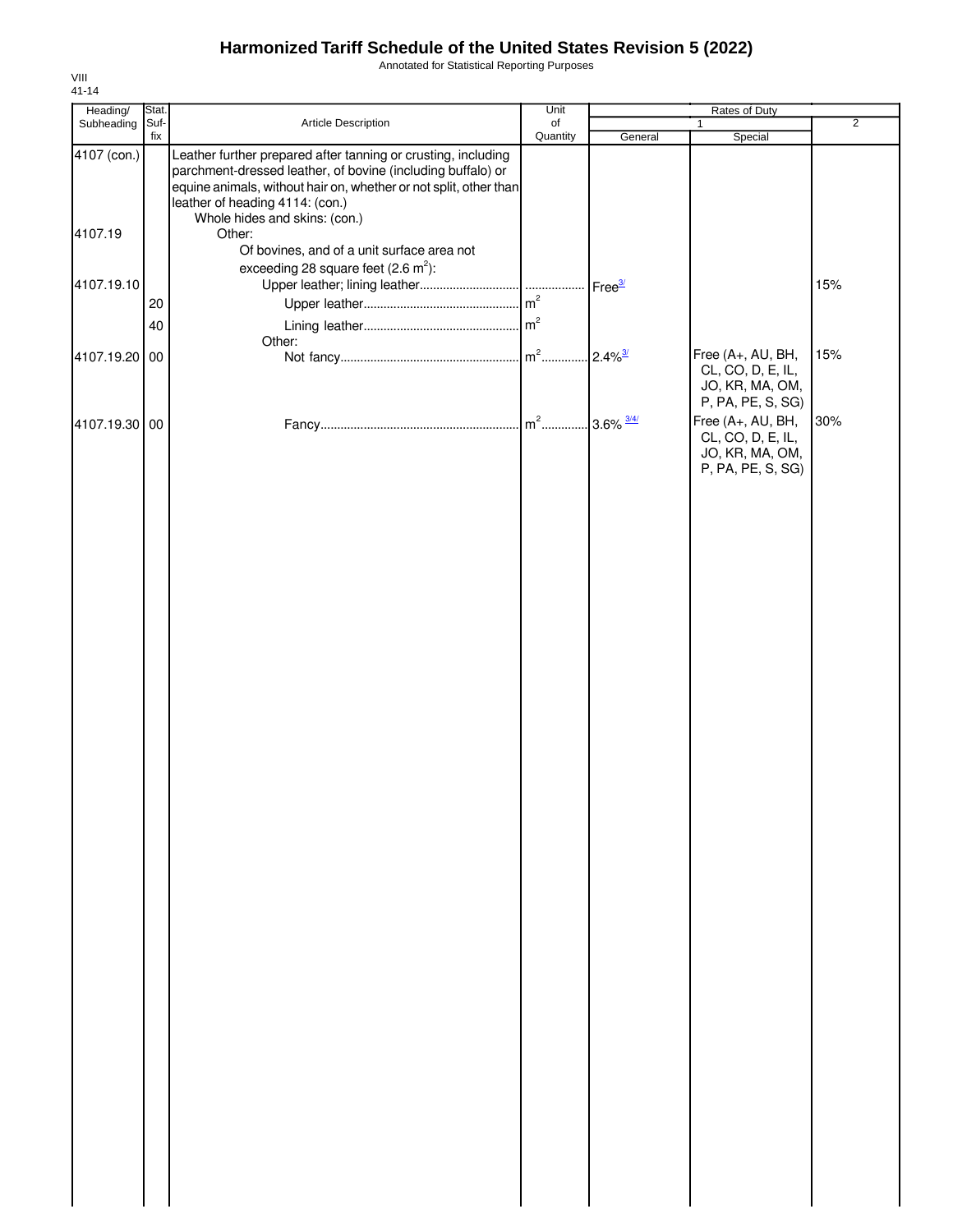Annotated for Statistical Reporting Purposes

| Heading/               | Stat. |                                                                                                                                                                                                                                                                                        | Unit           |                          | Rates of Duty                                                                     |                |
|------------------------|-------|----------------------------------------------------------------------------------------------------------------------------------------------------------------------------------------------------------------------------------------------------------------------------------------|----------------|--------------------------|-----------------------------------------------------------------------------------|----------------|
| Subheading             | Suf-  | Article Description                                                                                                                                                                                                                                                                    | of             |                          | $\mathbf{1}$                                                                      | $\overline{2}$ |
| 4107 (con.)<br>4107.19 | fix   | Leather further prepared after tanning or crusting, including<br>parchment-dressed leather, of bovine (including buffalo) or<br>equine animals, without hair on, whether or not split, other than<br>leather of heading 4114: (con.)<br>Whole hides and skins: (con.)<br>Other: (con.) | Quantity       | General                  | Special                                                                           |                |
| (con.)                 |       |                                                                                                                                                                                                                                                                                        |                |                          |                                                                                   |                |
|                        |       | Other:                                                                                                                                                                                                                                                                                 |                |                          |                                                                                   |                |
| 4107.19.40 00          |       |                                                                                                                                                                                                                                                                                        | $m2$           | $2.5\%$ $\frac{3/4/}{ }$ | Free (A, AU, BH, CL, 25%<br>CO, D, E, IL, JO,<br>KR, MA, OM, P,<br>PA, PE, S, SG) |                |
|                        |       | Other:                                                                                                                                                                                                                                                                                 |                |                          |                                                                                   |                |
| 4107.19.50 00          |       |                                                                                                                                                                                                                                                                                        | $m2$           | $2.8\%$ $\frac{3/4/}{ }$ | Free (A*, AU, BH,<br>CL, CO, D, E, IL,<br>JO, KR, MA, OM,<br>P, PA, PE, S, SG)    | 20%            |
| 4107.19.60             |       |                                                                                                                                                                                                                                                                                        |                |                          | Free (A, AU, BH, CL, 25%<br>CO, D, E, IL, JO,<br>KR, MA, OM, P,<br>PA, PE, S, SG) |                |
|                        | 10    |                                                                                                                                                                                                                                                                                        |                |                          |                                                                                   |                |
|                        | 50    |                                                                                                                                                                                                                                                                                        | m <sup>2</sup> |                          |                                                                                   |                |
|                        |       |                                                                                                                                                                                                                                                                                        | kg             |                          |                                                                                   |                |
|                        |       | Other:                                                                                                                                                                                                                                                                                 |                |                          |                                                                                   |                |
| 4107.19.70             |       |                                                                                                                                                                                                                                                                                        |                | $5\% \frac{3/4}{ }$      | Free (A, AU, BH, CL, 25%<br>CO, D, E, IL, JO,<br>KR, MA, OM, P,<br>PA, PE, S, SG) |                |
|                        | 30    |                                                                                                                                                                                                                                                                                        |                |                          |                                                                                   |                |
|                        | 40    |                                                                                                                                                                                                                                                                                        |                |                          |                                                                                   |                |
|                        | 50    | Bag, case, strap and collar m <sup>2</sup>                                                                                                                                                                                                                                             |                |                          |                                                                                   |                |
|                        | 90    |                                                                                                                                                                                                                                                                                        |                |                          |                                                                                   |                |
| 4107.19.80 00          |       |                                                                                                                                                                                                                                                                                        | $m2$           | $2.4\%$ $\frac{3/4/}{ }$ | Free (A, AU, BH, CL, 30%<br>CO, D, E, IL, JO,<br>KR, MA, OM, P,<br>PA, PE, S, SG) |                |
|                        |       |                                                                                                                                                                                                                                                                                        |                |                          |                                                                                   |                |
|                        |       |                                                                                                                                                                                                                                                                                        |                |                          |                                                                                   |                |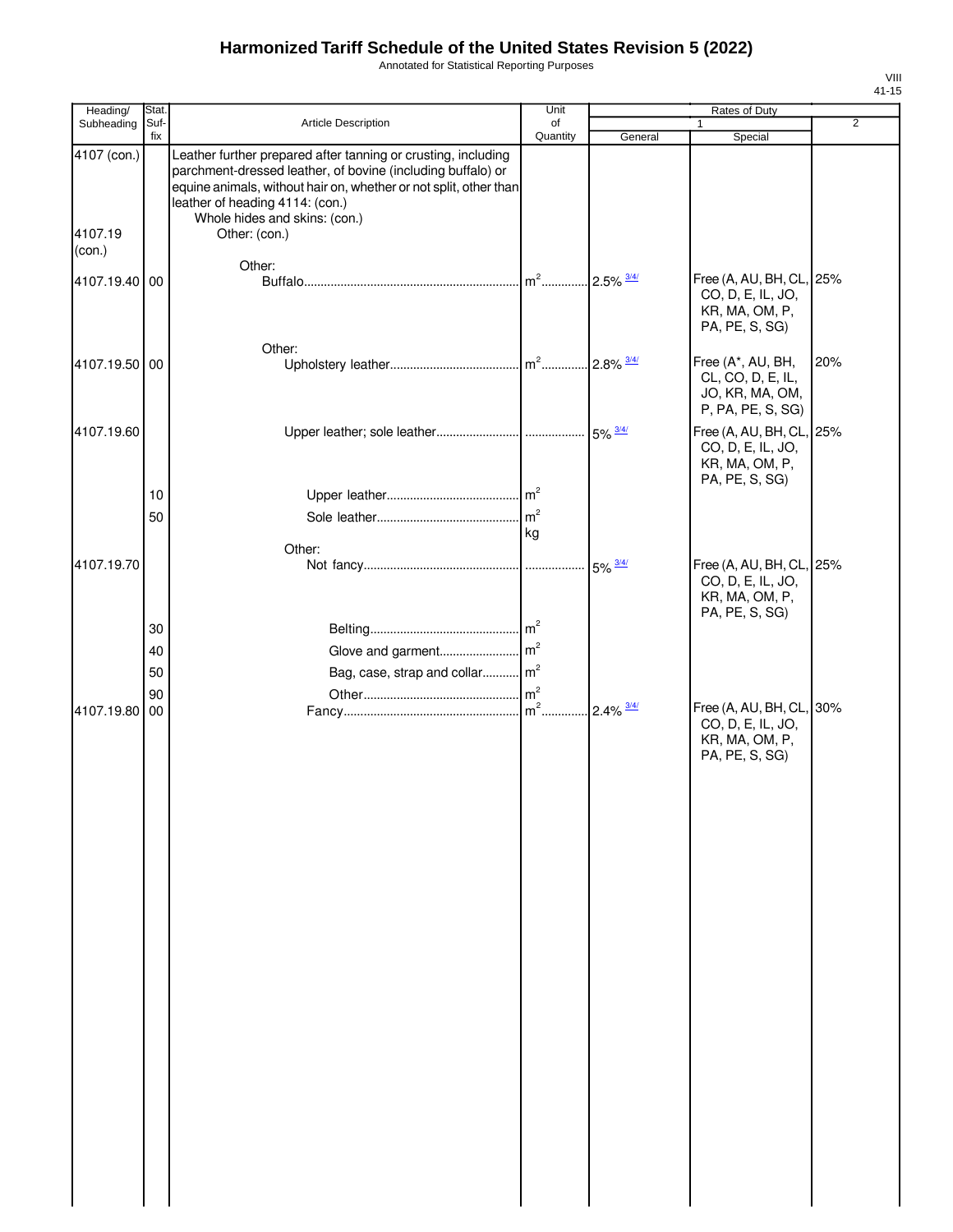Annotated for Statistical Reporting Purposes

| Heading/                 | Stat.       |                                                                                                                                                                                                                                                                 | Unit           |                          | Rates of Duty                                                                     |                |
|--------------------------|-------------|-----------------------------------------------------------------------------------------------------------------------------------------------------------------------------------------------------------------------------------------------------------------|----------------|--------------------------|-----------------------------------------------------------------------------------|----------------|
| Subheading               | Suf-<br>fix | Article Description                                                                                                                                                                                                                                             | of<br>Quantity | General                  | Special                                                                           | $\overline{2}$ |
| 4107 (con.)              |             | Leather further prepared after tanning or crusting, including<br>parchment-dressed leather, of bovine (including buffalo) or<br>equine animals, without hair on, whether or not split, other than<br>leather of heading 4114: (con.)<br>Other, including sides: |                |                          |                                                                                   |                |
| 4107.91<br>4107.91.40 00 |             | Full grains, unsplit:                                                                                                                                                                                                                                           | $m2$           | $.2.5\%$ $\frac{3/4}{1}$ | Free (A, AU, BH, CL, 25%<br>CO, D, E, IL, JO,<br>KR, MA, OM, P,<br>PA, PE, S, SG) |                |
|                          |             | Other:                                                                                                                                                                                                                                                          |                |                          |                                                                                   |                |
| 4107.91.50 00            |             |                                                                                                                                                                                                                                                                 |                | $.2.8\%$ $\frac{3/4}{1}$ | Free (A, AU, BH, CL, 20%<br>CO, D, E, IL, JO,<br>KR, MA, OM, P,<br>PA, PE, S, SG) |                |
| 4107.91.60               |             |                                                                                                                                                                                                                                                                 |                |                          | Free (A, AU, BH, CL, 25%<br>CO, D, E, IL, JO,<br>KR, MA, OM, P,<br>PA, PE, S, SG) |                |
|                          | 10          |                                                                                                                                                                                                                                                                 |                |                          |                                                                                   |                |
|                          | 50          |                                                                                                                                                                                                                                                                 |                |                          |                                                                                   |                |
| 4107.91.70               |             | Other:                                                                                                                                                                                                                                                          |                | $5\% \frac{3/4}{ }$      | Free (A, AU, BH, CL, 25%<br>CO, D, E, IL, JO,<br>KR, MA, OM, P,                   |                |
|                          | 30          |                                                                                                                                                                                                                                                                 |                |                          | PA, PE, S, SG)                                                                    |                |
|                          | 40          |                                                                                                                                                                                                                                                                 |                |                          |                                                                                   |                |
|                          | 50          |                                                                                                                                                                                                                                                                 |                |                          |                                                                                   |                |
|                          | 90          |                                                                                                                                                                                                                                                                 |                |                          |                                                                                   |                |
| 4107.91.80               | 00          |                                                                                                                                                                                                                                                                 |                | $2.4\% \frac{3/4}{ }$    | Free (A, AU, BH, CL, 30%<br>CO, D, E, IL, JO,<br>KR, MA, OM, P,<br>PA, PE, S, SG) |                |

VIII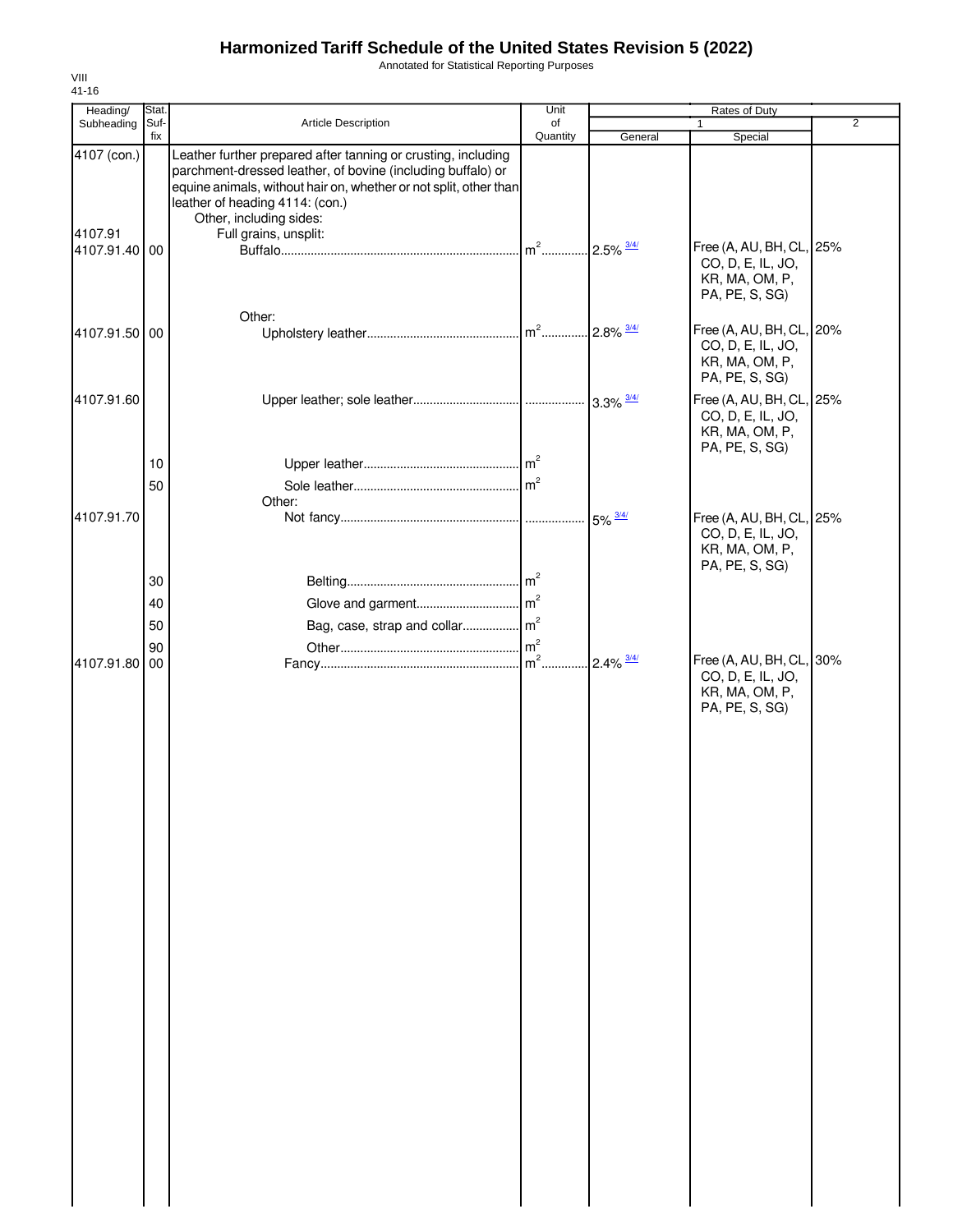Annotated for Statistical Reporting Purposes

| Heading/               | Stat.       |                                                                                                                                                                                                                                                                        | Unit           |                       | Rates of Duty                                                                     |                |
|------------------------|-------------|------------------------------------------------------------------------------------------------------------------------------------------------------------------------------------------------------------------------------------------------------------------------|----------------|-----------------------|-----------------------------------------------------------------------------------|----------------|
| Subheading             | Suf-<br>fix | Article Description                                                                                                                                                                                                                                                    | of             |                       | $\mathbf{1}$                                                                      | $\overline{2}$ |
| 4107 (con.)<br>4107.92 |             | Leather further prepared after tanning or crusting, including<br>parchment-dressed leather, of bovine (including buffalo) or<br>equine animals, without hair on, whether or not split, other than<br>leather of heading 4114: (con.)<br>Other, including sides: (con.) | Quantity       | General               | Special                                                                           |                |
| 4107.92.40 00          |             | Grain splits:                                                                                                                                                                                                                                                          | $m^2$          | $2.5\% \frac{3/4}{ }$ | Free (A, AU, BH, CL, 25%<br>CO, D, E, IL, JO,<br>KR, MA, OM, P,<br>PA, PE, S, SG) |                |
| 4107.92.50 00          |             | Other:                                                                                                                                                                                                                                                                 |                |                       | Free (A, AU, BH, CL, 20%<br>CO, D, E, IL, JO,<br>KR, MA, OM, P,<br>PA, PE, S, SG) |                |
| 4107.92.60             |             |                                                                                                                                                                                                                                                                        |                |                       | Free (A, AU, BH, CL, 25%<br>CO, D, E, IL, JO,<br>KR, MA, OM, P,<br>PA, PE, S, SG) |                |
|                        | 10<br>50    |                                                                                                                                                                                                                                                                        | m <sup>2</sup> |                       |                                                                                   |                |
| 4107.92.70             |             | Other:                                                                                                                                                                                                                                                                 |                | $5\%$ <sup>3/4/</sup> | Free (A, AU, BH, CL, 25%<br>CO, D, E, IL, JO,<br>KR, MA, OM, P,<br>PA, PE, S, SG) |                |
|                        | 30          |                                                                                                                                                                                                                                                                        |                |                       |                                                                                   |                |
|                        | 40          |                                                                                                                                                                                                                                                                        |                |                       |                                                                                   |                |
|                        | 50          |                                                                                                                                                                                                                                                                        |                |                       |                                                                                   |                |
|                        | 90          |                                                                                                                                                                                                                                                                        |                |                       |                                                                                   |                |
| 4107.92.80 00          |             |                                                                                                                                                                                                                                                                        | $m2$ .         | $2.4\% \frac{3/4}{ }$ | Free (A, AU, BH, CL, 30%<br>CO, D, E, IL, JO,<br>KR, MA, OM, P,<br>PA, PE, S, SG) |                |
|                        |             |                                                                                                                                                                                                                                                                        |                |                       |                                                                                   |                |
|                        |             |                                                                                                                                                                                                                                                                        |                |                       |                                                                                   |                |
|                        |             |                                                                                                                                                                                                                                                                        |                |                       |                                                                                   |                |
|                        |             |                                                                                                                                                                                                                                                                        |                |                       |                                                                                   |                |
|                        |             |                                                                                                                                                                                                                                                                        |                |                       |                                                                                   |                |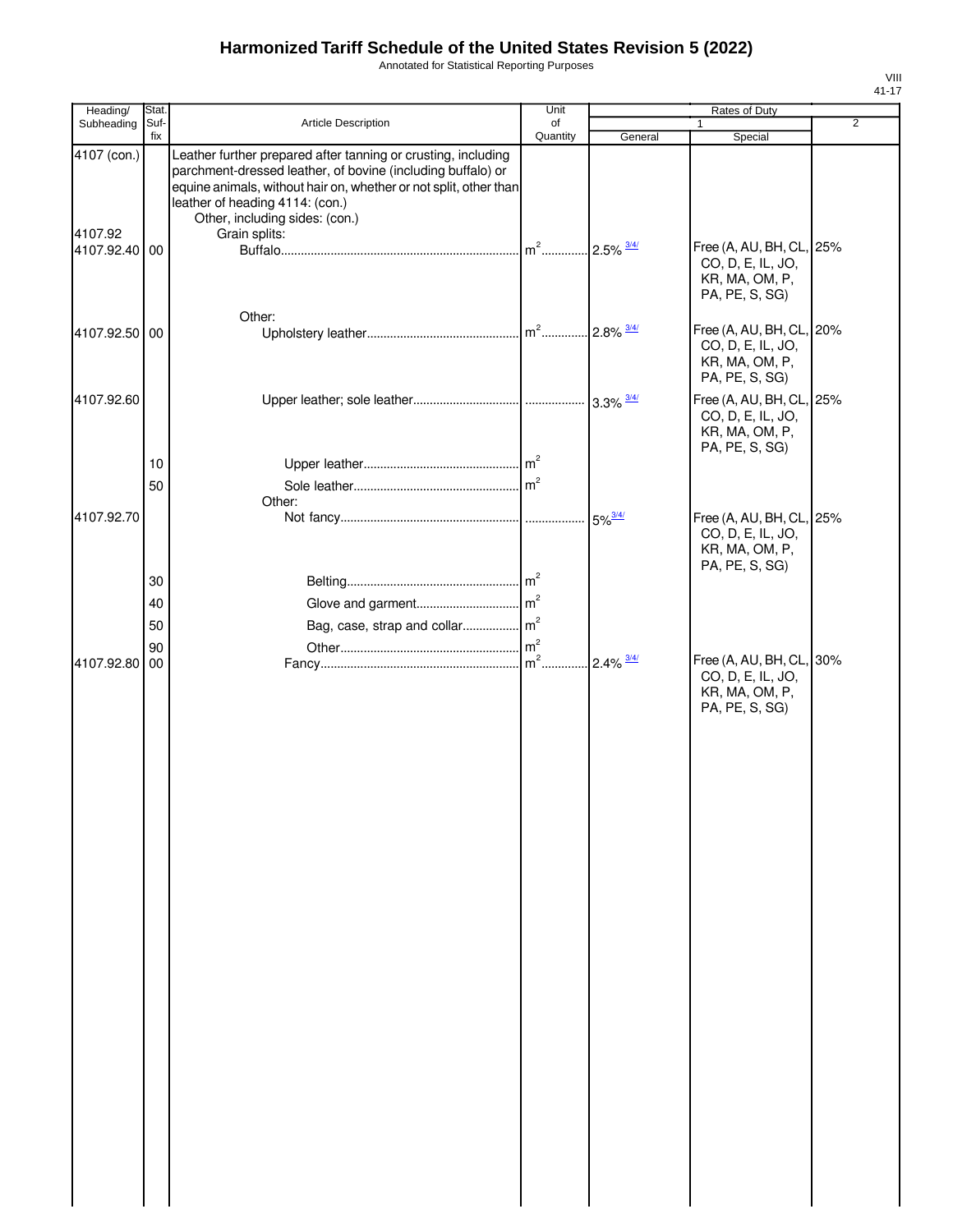Annotated for Statistical Reporting Purposes

| Heading/                 | Stat.       |                                                                                                                                                                                                                                                                        | Unit            |                          | Rates of Duty                                                                     |                |
|--------------------------|-------------|------------------------------------------------------------------------------------------------------------------------------------------------------------------------------------------------------------------------------------------------------------------------|-----------------|--------------------------|-----------------------------------------------------------------------------------|----------------|
| Subheading               | Suf-<br>fix | <b>Article Description</b>                                                                                                                                                                                                                                             | of<br>Quantity  | General                  | Special                                                                           | $\overline{2}$ |
| 4107 (con.)              |             | Leather further prepared after tanning or crusting, including<br>parchment-dressed leather, of bovine (including buffalo) or<br>equine animals, without hair on, whether or not split, other than<br>leather of heading 4114: (con.)<br>Other, including sides: (con.) |                 |                          |                                                                                   |                |
| 4107.99<br>4107.99.40 00 |             | Other:                                                                                                                                                                                                                                                                 | $\mathsf{Im}^2$ | $.2.5\%$ <sup>3/4/</sup> | Free (A, AU, BH, CL, 25%<br>CO, D, E, IL, JO,<br>KR, MA, OM, P,<br>PA, PE, S, SG) |                |
| 4107.99.50 00            |             | Other:                                                                                                                                                                                                                                                                 |                 |                          | Free (A, AU, BH, CL, 20%<br>CO, D, E, IL, JO,<br>KR, MA, OM, P,<br>PA, PE, S, SG) |                |
| 4107.99.60               |             |                                                                                                                                                                                                                                                                        |                 |                          | Free (A, AU, BH, CL, 25%<br>CO, D, E, IL, JO,<br>KR, MA, OM, P,<br>PA, PE, S, SG) |                |
|                          | 10<br>50    |                                                                                                                                                                                                                                                                        | m <sup>2</sup>  |                          |                                                                                   |                |
| 4107.99.70               |             | Other:                                                                                                                                                                                                                                                                 |                 |                          | Free (A, AU, BH, CL, 25%<br>CO, D, E, IL, JO,<br>KR, MA, OM, P,                   |                |
|                          | 30<br>40    |                                                                                                                                                                                                                                                                        |                 |                          | PA, PE, S, SG)                                                                    |                |
|                          | 50          | Bag, case, strap and collar m <sup>2</sup>                                                                                                                                                                                                                             |                 |                          |                                                                                   |                |
| 4107.99.80               | 90<br>00    |                                                                                                                                                                                                                                                                        | $m2$ .          | $2.4\%$ $\frac{3/4/}{ }$ | Free (A*, AU, BH,<br>CL, CO, D, E, IL,<br>JO, KR, MA, OM,<br>P, PA, PE, S, SG)    | 30%            |
| 4112.00                  |             | Leather further prepared after tanning or crusting, including<br>parchment-dressed leather, of sheep or lamb, without wool<br>on, whether or not split, other than leather of heading 4114:                                                                            |                 |                          |                                                                                   |                |
| 4112.00.30               |             |                                                                                                                                                                                                                                                                        |                 |                          | Free (A+, AU, BH,<br>CL, CO, D, E, IL,<br>JO, KR, MA, OM,<br>P, PA, PE, S, SG)    | 25%            |
|                          | 30          |                                                                                                                                                                                                                                                                        | m <sup>2</sup>  |                          |                                                                                   |                |
|                          | 60          |                                                                                                                                                                                                                                                                        | m <sup>2</sup>  |                          |                                                                                   |                |
| 4112.00.60               | 00          |                                                                                                                                                                                                                                                                        | $m2$ .          | $2\% \frac{3/4}{ }$      | Free (A, AU, BH, CL, 30%<br>CO, D, E, IL, JO,<br>KR, MA, OM, P,<br>PA, PE, S, SG) |                |
|                          |             |                                                                                                                                                                                                                                                                        |                 |                          |                                                                                   |                |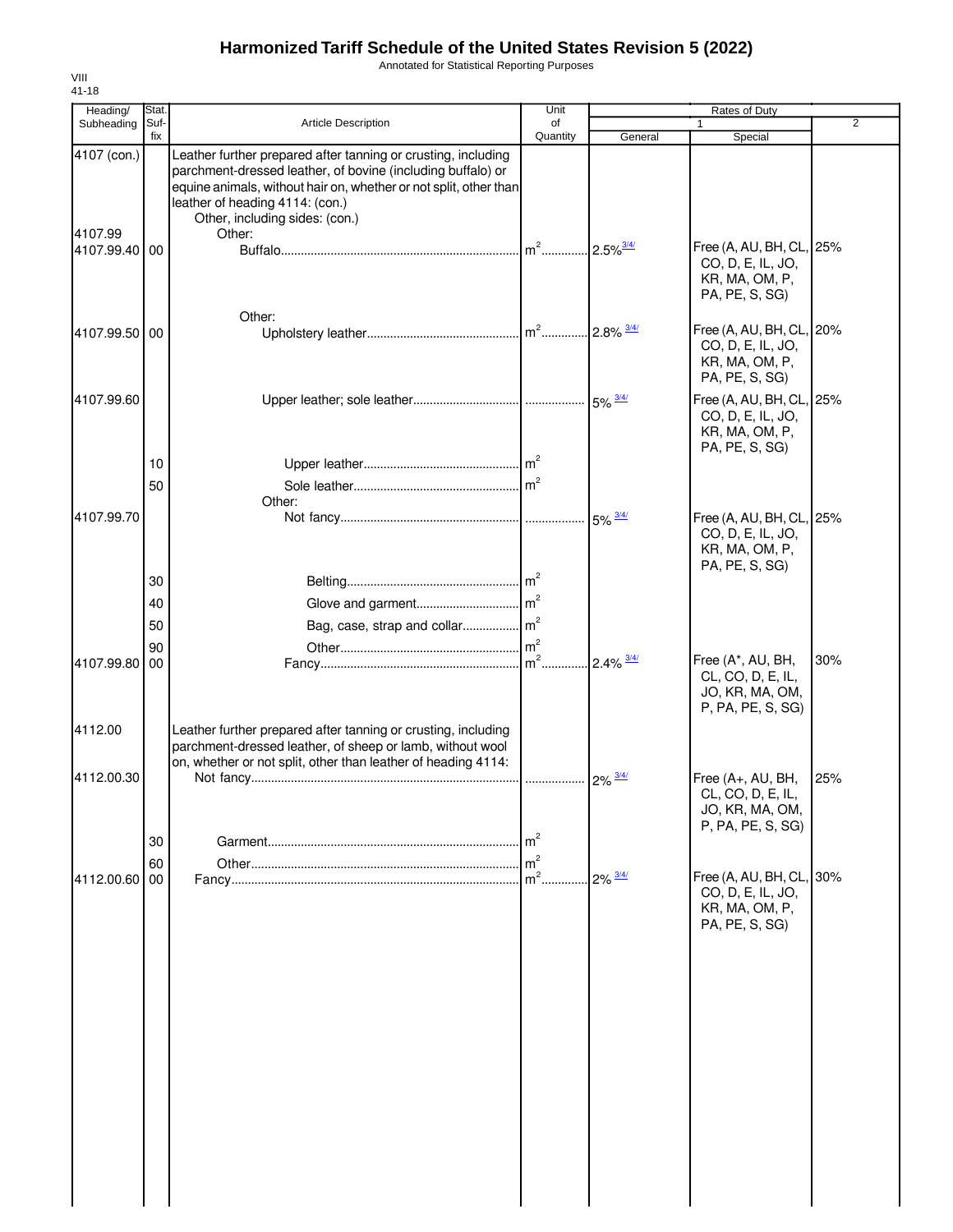Annotated for Statistical Reporting Purposes

| Heading/                 | Stat.       |                                                                                                                                                                                                     | Unit           |                          | <b>Rates of Duty</b>                                                                             |     |
|--------------------------|-------------|-----------------------------------------------------------------------------------------------------------------------------------------------------------------------------------------------------|----------------|--------------------------|--------------------------------------------------------------------------------------------------|-----|
| Subheading               | Suf-<br>fix | <b>Article Description</b>                                                                                                                                                                          | οf<br>Quantity | General                  | Special                                                                                          | 2   |
| 4113                     |             | Leather further prepared after tanning or crusting, including<br>parchment-dressed leather, of other animals, without wool or<br>hair on, whether or not split, other than leather of heading 4114: |                |                          |                                                                                                  |     |
| 4113.10<br>4113.10.30 00 |             | Of goats or kids:                                                                                                                                                                                   | $m^2$          | $2.4\%$ $\frac{3/4/}{ }$ | Free (A, AU, BH, CL, 25%<br>CO, D, E, IL, JO,<br>KR, MA, OM, P,<br>PA, PE, S, SG)                |     |
| 4113.10.60 00            |             |                                                                                                                                                                                                     | $m2$           | $2.8\%$ $\frac{3/4/}{ }$ | Free (A, AU, BH, CL,<br>CO, D, E, IL, JO,<br>KR, MA, OM, P,                                      | 30% |
| 4113.20.00 00            |             |                                                                                                                                                                                                     |                | $4.2\%$ <sup>3/</sup>    | PA, PE, S, SG)<br>Free (A+, AU, BH,<br>CL, CO, D, E, IL,<br>JO, KR, MA, OM,<br>P, PA, PE, S, SG) | 25% |
| 4113.30<br>4113.30.30 00 |             | Of reptiles:                                                                                                                                                                                        |                | Free <sup>37</sup>       |                                                                                                  | 25% |
| 4113.30.60               | 00          |                                                                                                                                                                                                     | $m2$           | Free <sup>3/</sup>       |                                                                                                  | 30% |
| 4113.90<br>4113.90.30 00 |             | Other:                                                                                                                                                                                              | $m2$           | $3.3\%$ <sup>3/</sup>    | Free (A+, AU, BH,                                                                                | 25% |
|                          |             |                                                                                                                                                                                                     |                |                          | CL, CO, D, E, IL,<br>JO, KR, MA, OM,<br>P, PA, PE, S, SG)                                        |     |
| 4113.90.60 00            |             |                                                                                                                                                                                                     | $m2$           | $1.6\%$ <sup>3/</sup>    | Free (A*, AU, BH,<br>CL, CO, D, E, IL,<br>JO, KR, MA, OM,<br>P, PA, PE, S, SG)                   | 30% |
| 4114                     |             | Chamois (including combination chamois) leather; patent<br>leather and patent laminated leather; metallized leather:                                                                                |                |                          |                                                                                                  |     |
| 4114.10.00 00            |             | Chamois (including combination chamois) leather                                                                                                                                                     | $m^2$          | $.3.2\%$ <sup>3/</sup>   | Free (A, AU, BH, CL, 25%<br>CO, D, E, IL, JO,<br>KR, MA, OM, P,<br>PA, PE, S, SG)                |     |
| 4114.20                  |             | Patent leather and patent laminated leather; metallized<br>leather:                                                                                                                                 |                |                          |                                                                                                  |     |
| 4114.20.30 00            |             |                                                                                                                                                                                                     | $m2$           | $2.3\%$ <sup>3/</sup>    | Free (A+, AU, BH,<br>CL, CO, D, E, IL,<br>JO, KR, MA, OM,<br>P, PA, PE, S, SG)                   | 15% |
|                          |             | Patent laminated leather; metallized leather:                                                                                                                                                       | $m2$           | $3.6\%$ <sup>3/</sup>    | Free (A+, AU, BH,                                                                                | 30% |
| 4114.20.40   00          |             |                                                                                                                                                                                                     |                |                          | CL, CO, D, E, IL,<br>JO, KR, MA, OM,<br>P, PA, PE, S, SG)                                        |     |
| 4114.20.70 00            |             |                                                                                                                                                                                                     | $m2$ .         | $1.6\%$ <sup>3/</sup>    | Free (A, AU, BH, CL, 30%<br>CO, D, E, IL, JO,<br>KR, MA, OM, P,<br>PA, PE, S, SG)                |     |
|                          |             |                                                                                                                                                                                                     |                |                          |                                                                                                  |     |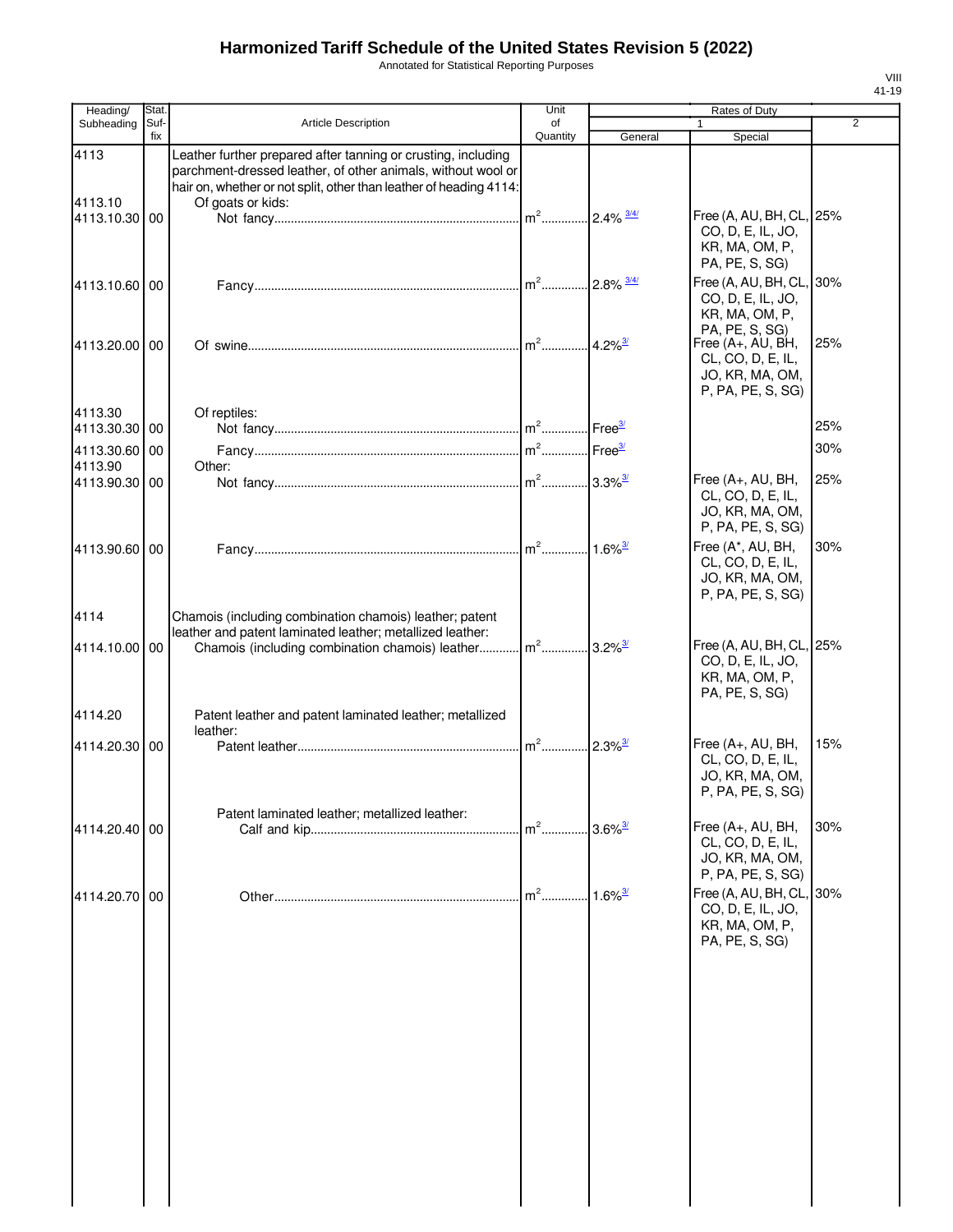Annotated for Statistical Reporting Purposes

| Heading/      | Stat. |                                                                                                                                                                                                                                                                                | Unit      | Rates of Duty |              |                |
|---------------|-------|--------------------------------------------------------------------------------------------------------------------------------------------------------------------------------------------------------------------------------------------------------------------------------|-----------|---------------|--------------|----------------|
| Subheading    | Suf-  | Article Description                                                                                                                                                                                                                                                            | $\circ$ f |               | $\mathbf{1}$ | $\overline{2}$ |
| 4115          | fix   | Composition leather with a basis of leather or leather fiber, in<br>slabs, sheets or strip, whether or not in rolls; parings and other<br>waste of leather or of composition leather, not suitable for the<br>manufacture of leather articles; leather dust, powder and flour: | Quantity  | General       | Special      |                |
| 4115.10.00 00 |       | Composition leather with a basis of leather or leather fiber,                                                                                                                                                                                                                  |           |               |              | 10%            |
| 4115.20.00 00 |       | Parings and other waste of leather or of composition<br>leather, not suitable for the manufacture of leather articles;                                                                                                                                                         |           |               |              | 10%            |
|               |       |                                                                                                                                                                                                                                                                                |           |               |              |                |
|               |       |                                                                                                                                                                                                                                                                                |           |               |              |                |
|               |       |                                                                                                                                                                                                                                                                                |           |               |              |                |
|               |       |                                                                                                                                                                                                                                                                                |           |               |              |                |
|               |       |                                                                                                                                                                                                                                                                                |           |               |              |                |
|               |       |                                                                                                                                                                                                                                                                                |           |               |              |                |
|               |       |                                                                                                                                                                                                                                                                                |           |               |              |                |
|               |       |                                                                                                                                                                                                                                                                                |           |               |              |                |
|               |       |                                                                                                                                                                                                                                                                                |           |               |              |                |
|               |       |                                                                                                                                                                                                                                                                                |           |               |              |                |
|               |       |                                                                                                                                                                                                                                                                                |           |               |              |                |
|               |       |                                                                                                                                                                                                                                                                                |           |               |              |                |
|               |       |                                                                                                                                                                                                                                                                                |           |               |              |                |
|               |       |                                                                                                                                                                                                                                                                                |           |               |              |                |
|               |       |                                                                                                                                                                                                                                                                                |           |               |              |                |
|               |       |                                                                                                                                                                                                                                                                                |           |               |              |                |
|               |       |                                                                                                                                                                                                                                                                                |           |               |              |                |
|               |       |                                                                                                                                                                                                                                                                                |           |               |              |                |
|               |       |                                                                                                                                                                                                                                                                                |           |               |              |                |